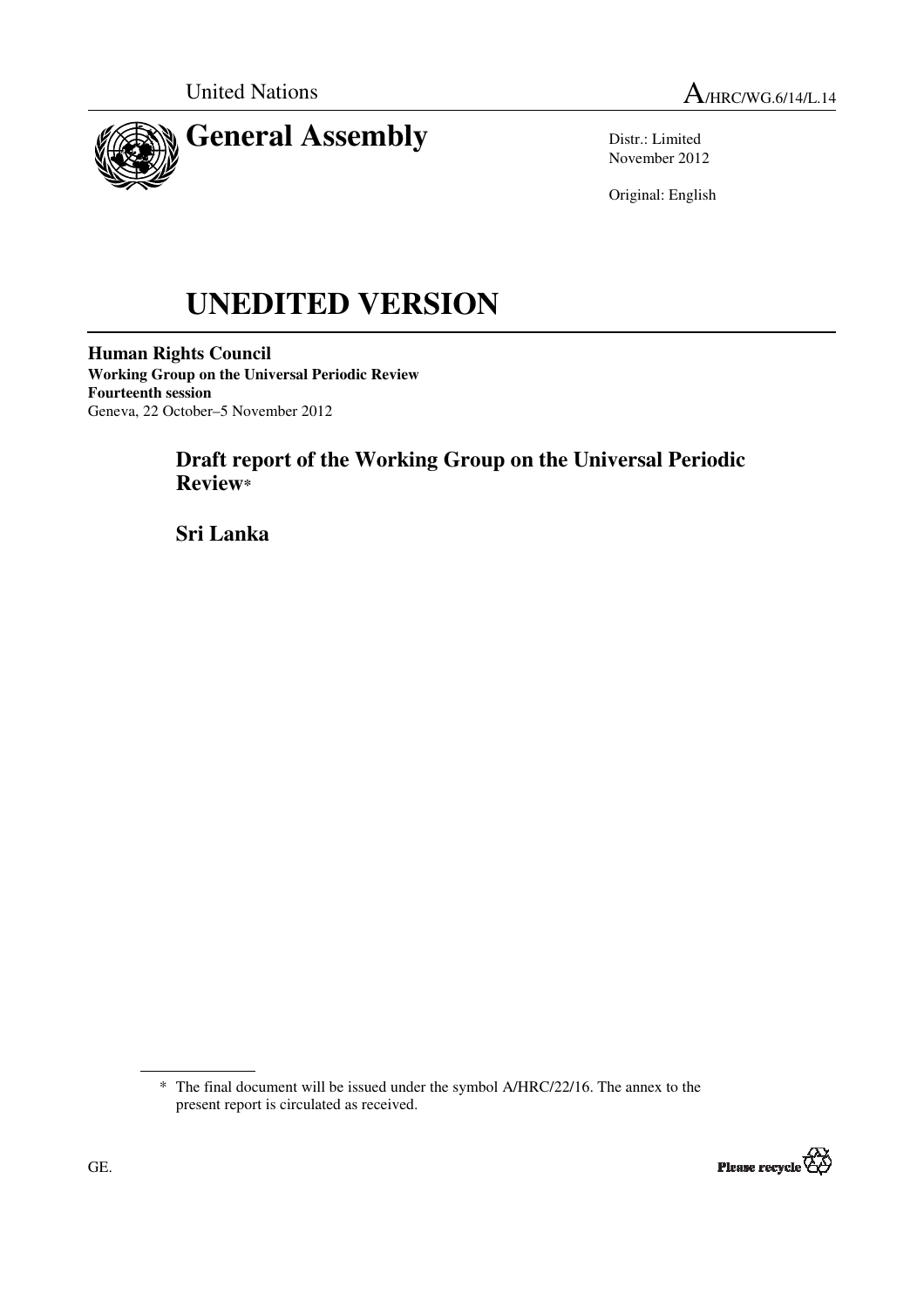### **A/HRC/WG.6/14/L.14**

# Contents

|      |    | Paragraphs | Page |
|------|----|------------|------|
|      |    |            |      |
|      |    |            |      |
|      | A. |            |      |
|      | B. |            |      |
| П.   |    |            |      |
| nnev |    |            |      |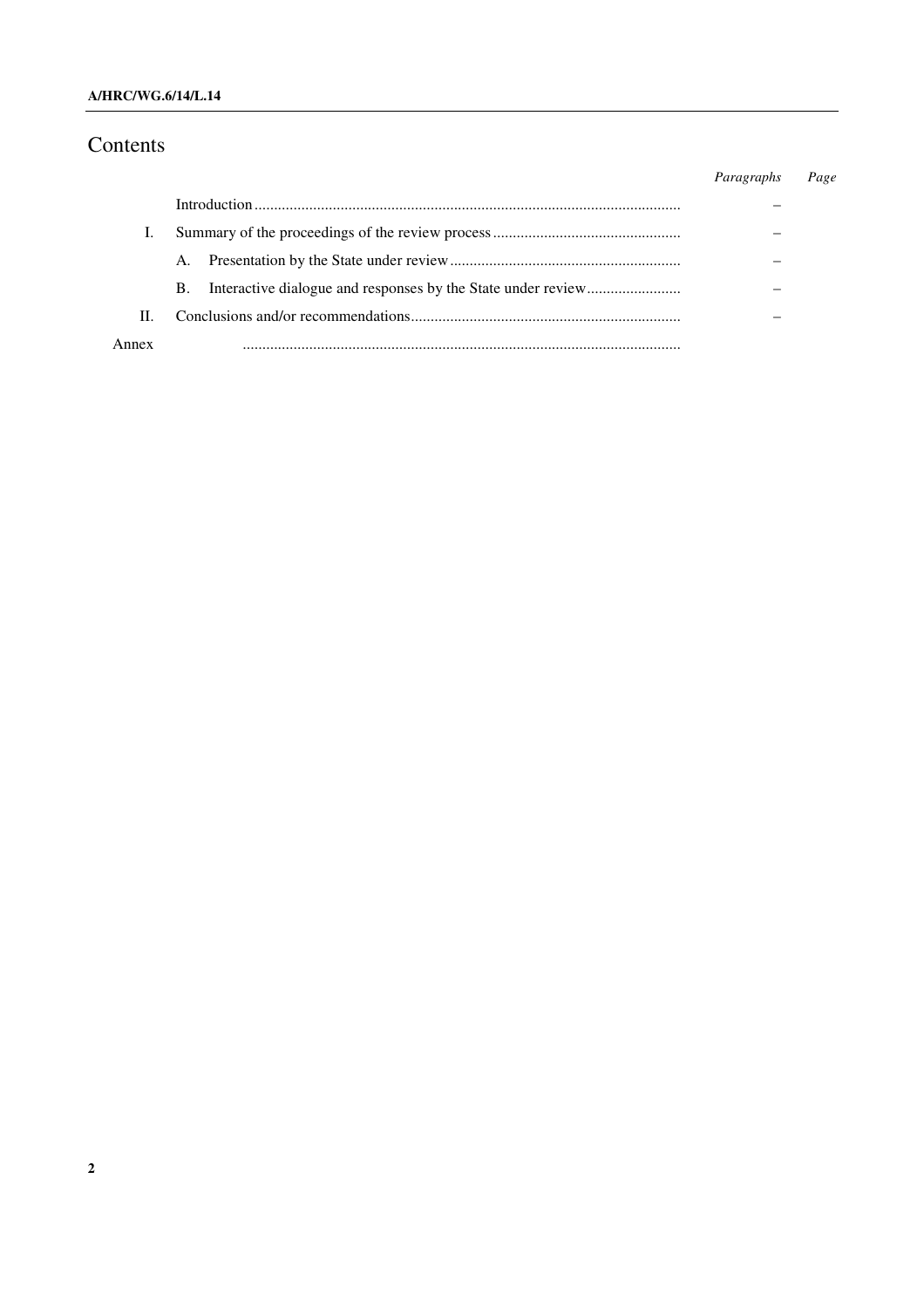# **Introduction**

1. The Working Group on the Universal Periodic Review (UPR), established in accordance with Human Rights Council resolution 5/1 of 18 June 2007, held its fourteenth session from 22 October to 5 November 2012. The review of Sri Lanka was held at the  $16<sup>th</sup>$ meeting on 1 November 2012. The delegation of Sri Lanka was headed by Mahinda Samarasinghe, Minister of Plantation Industries and Special Envoy of the President for Human Rights. At its 18th meeting held on 5 November 2012, the Working Group adopted the report on Sri Lanka

2. On 3 May 2012, the Human Rights Council selected the following group of rapporteurs (troika) to facilitate the review of Sri Lanka: Benin, India and Spain

3. In accordance with paragraph 15 of the annex to resolution 5/1 and paragraph 5 of the annex to Council resolution 16/21, the following documents were issued for the review of Sri Lanka:

 (a) A national report submitted/written presentation made in accordance with paragraph 15 (a) (A/HRC/WG.6/14/LKA/1);

 (b) A compilation prepared by OHCHR in accordance with paragraph 15 (b) (A/HRC/WG.6/14/LKA/2);

 (c) A summary prepared by OHCHR in accordance with paragraph 15 (c) (A/HRC/WG.6/14/LKA/3).

4. A list of questions prepared in advance by Australia, Canada, Cambodia, China, Cuba, Czech Republic, Denmark, Ethiopia, Germany, Ireland, Liechtenstein, Netherlands, Norway, Mexico, Pakistan, Slovenia, Spain, Sweden, United Kingdom, United States was transmitted to Sri Lanka through the troika. These questions are available on the extranet of the UPR.

## **I. Summary of the proceedings of the review process**

#### **A. Presentation by the State under review**

5. Sri Lanka elaborated on plans to achieve improvements in human rights in the context of post-conflict peace-building and reconciliation.

6. Noting that as a result of the 2008 Review, a National Action Plan for the Promotion and Protection of Human Rights (NHRAP), a principal pledge, has been formulated; based on recommendations, accepted pledges made, recommendations of treaty bodies and special procedures. Civil society was co-opted having near equal representation on the drafting committees.

7. The NHRAP was approved by Cabinet in September and the implementation strategy was approved in December 2011. Implementation was on-going and the process was nationally owned and driven. As to implementation of the NHRAP, specific examples of implementation were outlined which demonstrate clear commitment and progress.

8. After defeat of the LTTE in 2009, measures to ensure a return to civilian life progressed. After the 2008 Review, the final phase of the humanitarian operation was launched to rescue civilians held by the LTTE in the North. In May 2009 nearly 300,000 civilians were rescued. Post-conflict Sri Lanka, faced a range of daunting challenges stemming from the conflict, while maintaining sustainable economic growth and preventing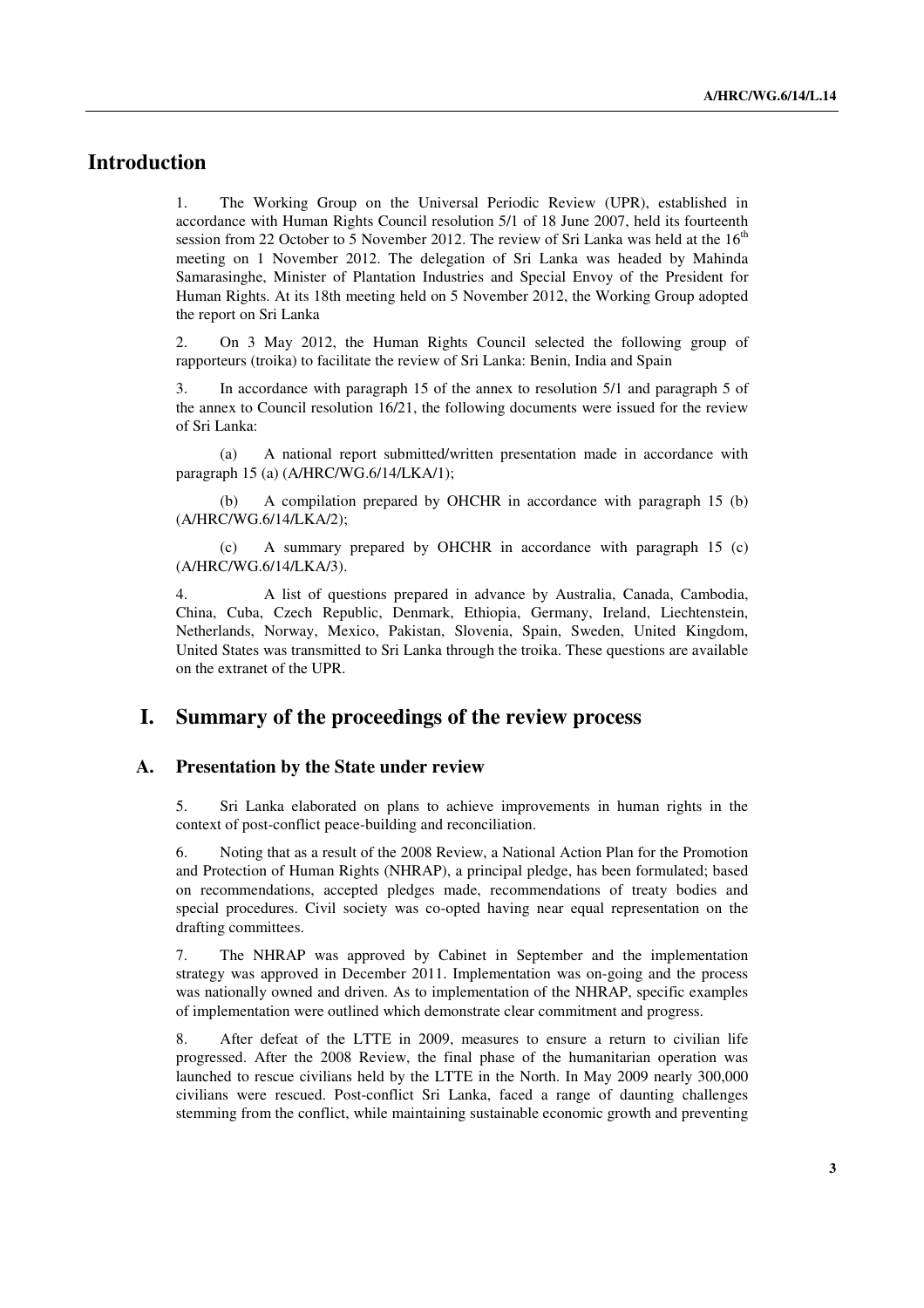acts of destabilization, had placed primacy on non-repetition of past mistakes and genuine reconciliation.

9. On the allegedly disappeared, on-going engagement with the Working Group on Enforced and Involuntary Disappearance, and recent progress to clear the backlog, was outlined. The relatively small number of cases reported by the WGEID was relatively small.post-2005 laid to rest the canard of increasing disappearances. The addressing of this challenge could be better addressed if countries receiving asylum seekers would cooperate by identifying names of such persons. Sri Lankan authorities had successfully resolved many of the supposed disappearances and outstanding allegations would be thoroughly investigated.

10. Civil society's rights had received constitutional recognition. They had freedom to form non-governmental and community-based organizations. Regarding allegations of intolerance or attacks against these organizations or their leadership, it was noted that there was no Government policy to stifle criticism, activism or dissent, and that the Government did not condone such attacks.

11. The President had appointed the Lessons Learnt and Reconciliation Commission (LLRC) in May 2010 to strengthen the national reconciliation process and ensure the dividends of peace to Sri Lankans. In May 2012, the Cabinet decided that a Task Force would monitor the implementation of LLRC recommendations. In July, a matrix containing the National Plan of Action to implement the recommendations was developed, approved and published by the Task Force. Noting that the primary focus of the ill-conceived March 2012 Resolution had been the implementation of the LLRC Report, Sri Lanka recalled that it had repeatedly assured the Council of its commitment to implement the domestic process and requested time and space.

12. A time frame for implementation was in process. Thematic sub-committees had been created under the task force for better coordination and implementation. Recommendations were further sub-divided and related to: National Policy; final phase of the conflict; Human Rights and National Security concerns; and re-settlement and development. Certain matters of broad national policy in the Action Plan are referred to the proposed Parliamentary Select Committee (PSC). On the Action Plan, specific examples of completion or substantial progress on activities were provided. Suggestions that only some of the recommendations were addressed for implementation and that there was no progress were unfounded. Detailing progress in relation to ex-combatants, specific information of persons rehabilitated and reintegrated into society (including child combatants), as well as those being processed, were provided.

13. Regarding resettlement, the delegation stressed that resettled persons must be provided with "durable solutions". With closure of the last welfare centre in September, Sri Lanka will deal with IDPs residing with host families and in protracted displacement. Sri Lanka had resettled 501,194 persons by October. The "older caseload" of IDPs includes tens of thousands of Muslim residents of the North, forcibly evicted by the LTTE in 1990/1991 in pursuance of their policy of ethnic cleansing and thousands of Sinhalese similarly evicted. The total number of houses constructed in the Northern and Eastern Provinces up to September is 124,184 was at the cost of Rs. Billion 33.34 from 2005.

14. Progress was achieved in demining to enable resettlement. As at October 2012, about 98% of the areas identified were cleared. The Army was responsible for demining approximately 75% of the land. Management of land in the North and East is a priority. A programme to resolve land disputes has been implemented. Steps that will enable the Government to gain an understanding of the magnitude and ramifications of the conflict and which will conclusively lay to rest the unfounded allegations of 'tens of thousands' of civilian deaths alleged to have occurred in the first five months of 2009, were taken.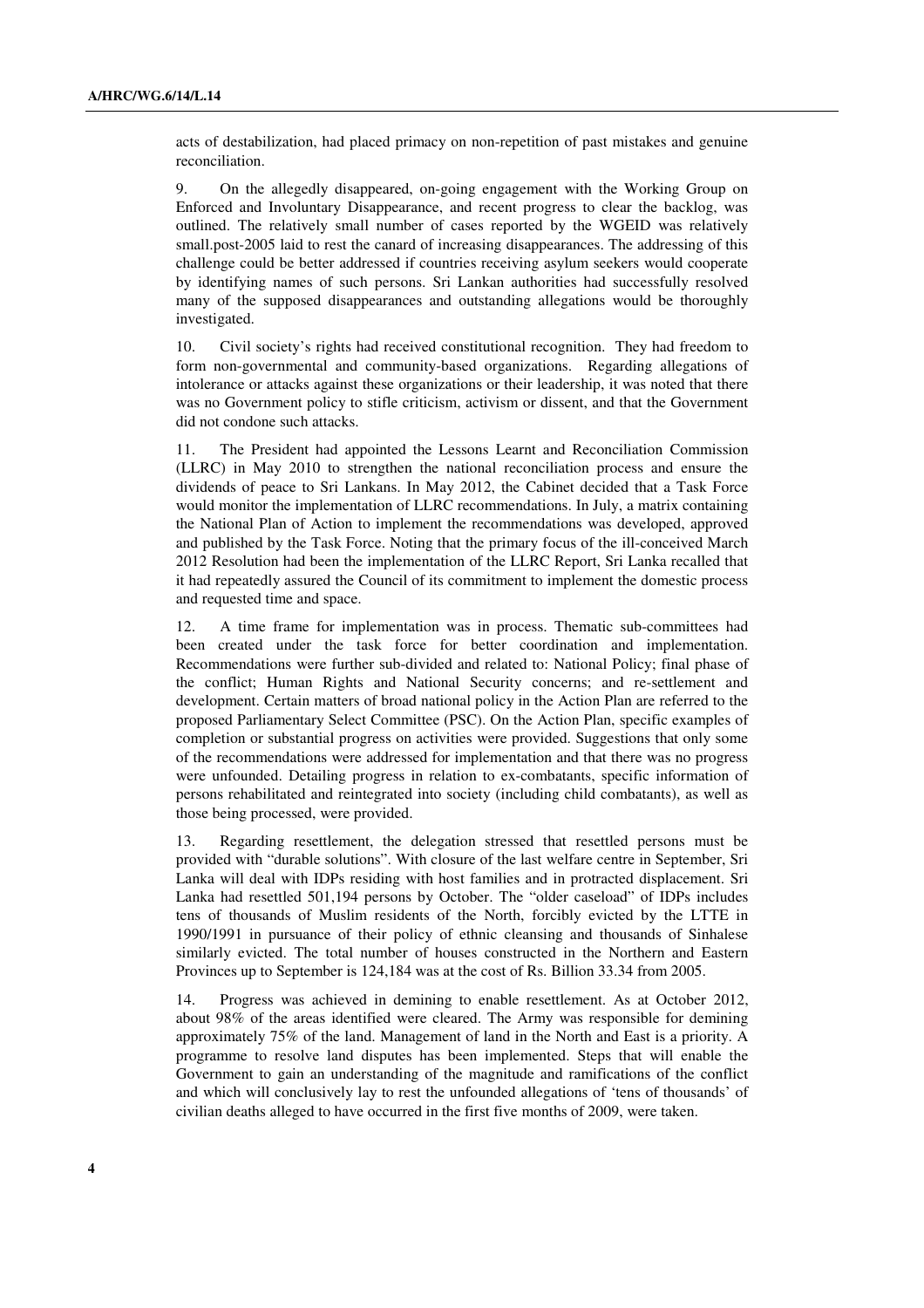15. On accountability, a Court of Inquiry was appointed in January 2012 by the Army Commander, tasked with inquiring into the observations of the LLRC in its report on alleged civilian casualties during the final phase of the Humanitarian Operation and a probe into the Channel-4 video footage. Progress of the Court of Inquiry investigating more than 50 incidents referred to in the LLRC report was referred to. The Army had appointed a Board of Inquiry to study the LLRC recommendations and formulate a viable action plan to implement relevant recommendations. The Sri Lanka Navy had also initiated similar measures.

16. With regard to allegations of torture, several avenues for investigation and prosecution of offenders as well as preventive measures taken, were explained. The current status of the Bill on the protection of victims and witnesses was also elaborated on. Regarding military presence in the former theatre of conflict, there has been a significant reduction of the military strength in the North since the end of the conflict and there is no intrusive presence impacting on civilian life – in Jaffna or in the Wanni. On the contrary, the military had assisted civilians resume their normal lives. Livelihood assistance has been facilitated by the armed forces, contributing to restoration of normality. Functions have now been taken over by the civilian administration.

17. On the supposed increase in sexual violence in the North, Women's Protection Units with female police officers and Women's Centres were established in the welfare centres and counselling services are provided. Action has been taken to combat sexual violence. Any correlation between military presence and sexual violence is unfounded. Protection of women and advancement of their rights has been a cornerstone of Government policy in the post-conflict phase, Several projects have been initiated including a focus on conflictaffected women and female-headed households. Sri Lanka ratified CEDAW and acceded to the Optional Protocol. Its periodic report was considered by the Committee and responses on concluding observations have been submitted.

18. Language policy was a key issue which impacted upon the reconciliation process. Steps had been taken in relation to the Trilingual Policy (2012 to 2020), and its implementation. On the way ahead as a nation and the institutional and other arrangements to unify the people and work together for a mutually beneficial future, the Government's approach to evolving a consensus formula remains the establishment of a PSC, aimed at achieving a multi-party consensus. Government has already nominated its members and the opposition nomination of members was awaited, to commence sittings.

19. The Government had taken steps to restore normality to the conflict affected areas committing USD 2.8 billion to on-going projects in 2011, in addition to expenditure on humanitarian assistance and relief. The economy in the Northern Province had grown by 22% [as against 7 % nationally] in 2010 and 27% in 2011[as against 7.5% nationally]. The Millennium Development Goals are integrated into the national development agenda. Sri Lanka has achieved some and is on track to reach most indicators. The UN Development Assistance Framework, applicable from 2013, reflects this approach towards developing a stable and prosperous Sri Lanka. Sri Lanka requested an objective assessment of what has been done.

#### **B. Interactive dialogue and responses by the State under review**

21. During the interactive dialogue, 98 delegations made statements. Recommendations made during the dialogue are to be found in section II of the present report.

22. Thailand recognised Sri Lankan efforts to address alleged human rights violations, especially enforced disappearance and its establishment of an inter-ministerial working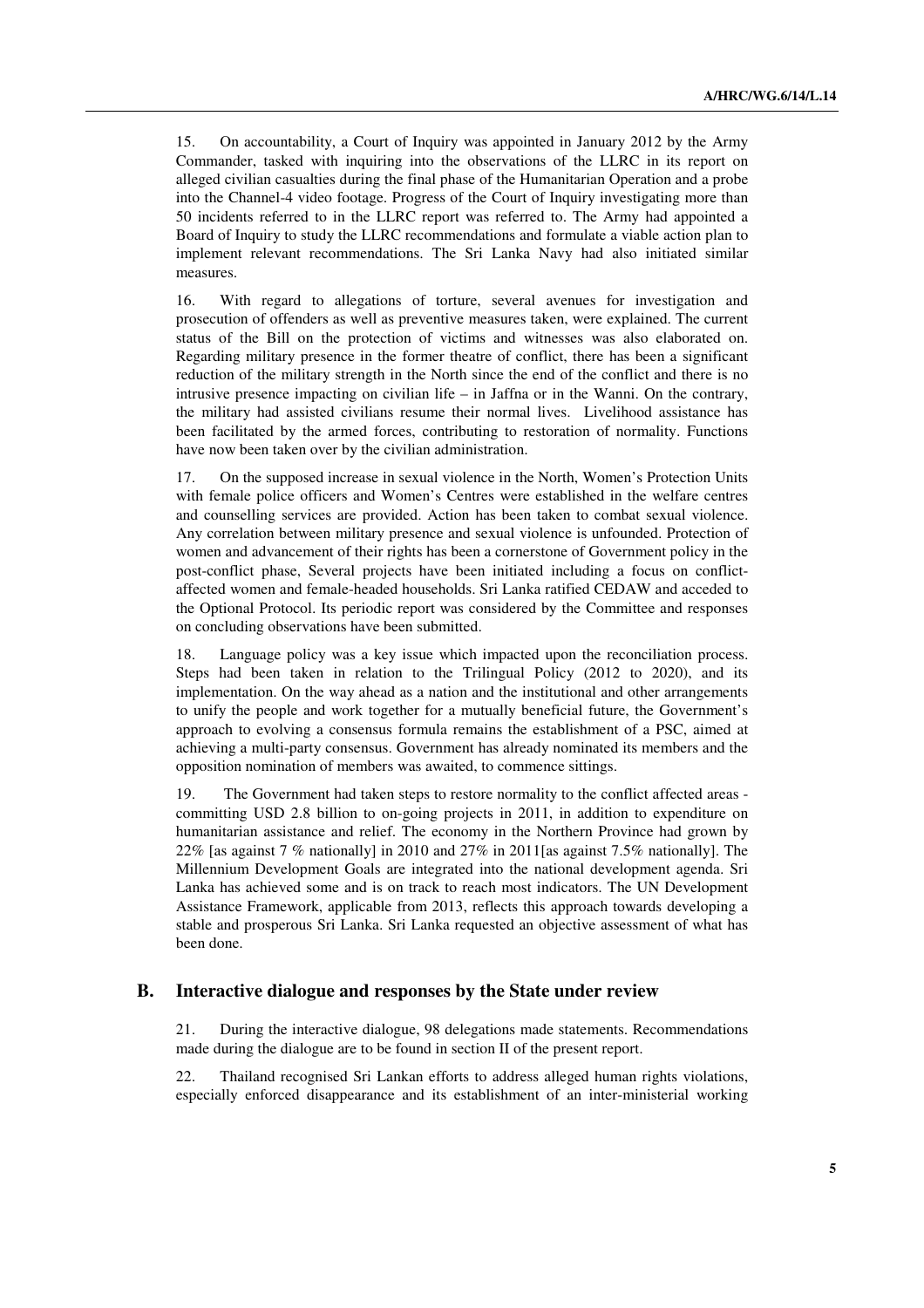group. It appreciated steps taken to ensure physical safety and dignity of individuals, including elimination of all forms of ill-treatment or torture. It made recommendations.

23. Timor Leste commended Sri Lanka for launching the Human Rights Action Plan and welcomed Sri Lanka's openness in cooperating with UN Human Rights Mechanisms, in particular the Working Group on Enforced or Involuntary Disappearances. It made recommendations.

24. Tunisia encouraged Sri Lanka to step up its efforts in fighting against all acts of torture and ill-treatment, against poverty and to ensure the prosperity of all its citizens. It made recommendations.

25. Turkey welcomed the efforts of Sri Lanka to consolidate the hard won peace following the defeat of terrorism and noted the holding of elections in Sri Lanka's Eastern Province, It appreciated Sri Lanka's efforts to resettle the many IDPs and its implementation of a programme to resolve land disputes. It made recommendations.

26. Uganda highlighted the Sri Lankan Government's commitment to addressing LLRC recommendations. It noted the OHCHR team visit to Sri Lanka at the latter's invitation. It made a recommendation.

27. Ukraine noted the positive developments in Sri Lanka since 2008 and encouraged it in successful implementation of the National Plan of Action in all its thematic areas. It made a recommendation.

28. United Arab Emirates noted that three decades of devastating conflict had been overcome by Sri Lanka's efforts. It asked what measures Sri Lanka has taken to ensure return of displaced persons.

29. The United Kingdom of Great Britain and Northern Ireland welcomed progress in normalising conditions in Sri Lanka and supported swift implementation of LLRC recommendations. It was concerned about attacks on and intimidation of journalists, human rights defenders and legal professionals. It made recommendations.

30. Australia welcomed Sri Lanka's commitment to protect human rights and agreed that it is now important for Sri Lanka to achieve measurable, concrete improvements as a result of implementing the NAPHR and the LLRC Action Plan. It made recommendations.

31. Uruguay highlighted Sri Lanka's establishment of the LLRC, its adoption of its NAPHR and its efforts to combat impunity and prevent international crime. It made recommendations.

32. Venezuela (Bolivarian Republic of) welcomed Sri Lanka's implementation of the Charter on Women and its establishment of the NAPHR. It made recommendations.

33. Viet Nam acknowledged Sri Lanka's efforts in achieving normality and. noted that progress now depended on Sri Lanka's systematic, concrete measures in implementing its NAPHR and its engagements with the international community.

34. Zimbabwe applauded Sri Lanka's engagement and dialogue with UN Human Rights mechanisms. It referred to Sri Lanka's 2011 invitation to the High Commissioner for Human Rights. It made recommendations.

35. Algeria commended Sri Lanka's engagement in the UPR process and its efforts to achieve and mainstream MDGs. It noted that the Constitution contained provisions to promote advancement of vulnerable social groups. It made recommendations.

36. Angola commended the Sri Lankan Government's decision to establish a NAPHR. It made recommendations.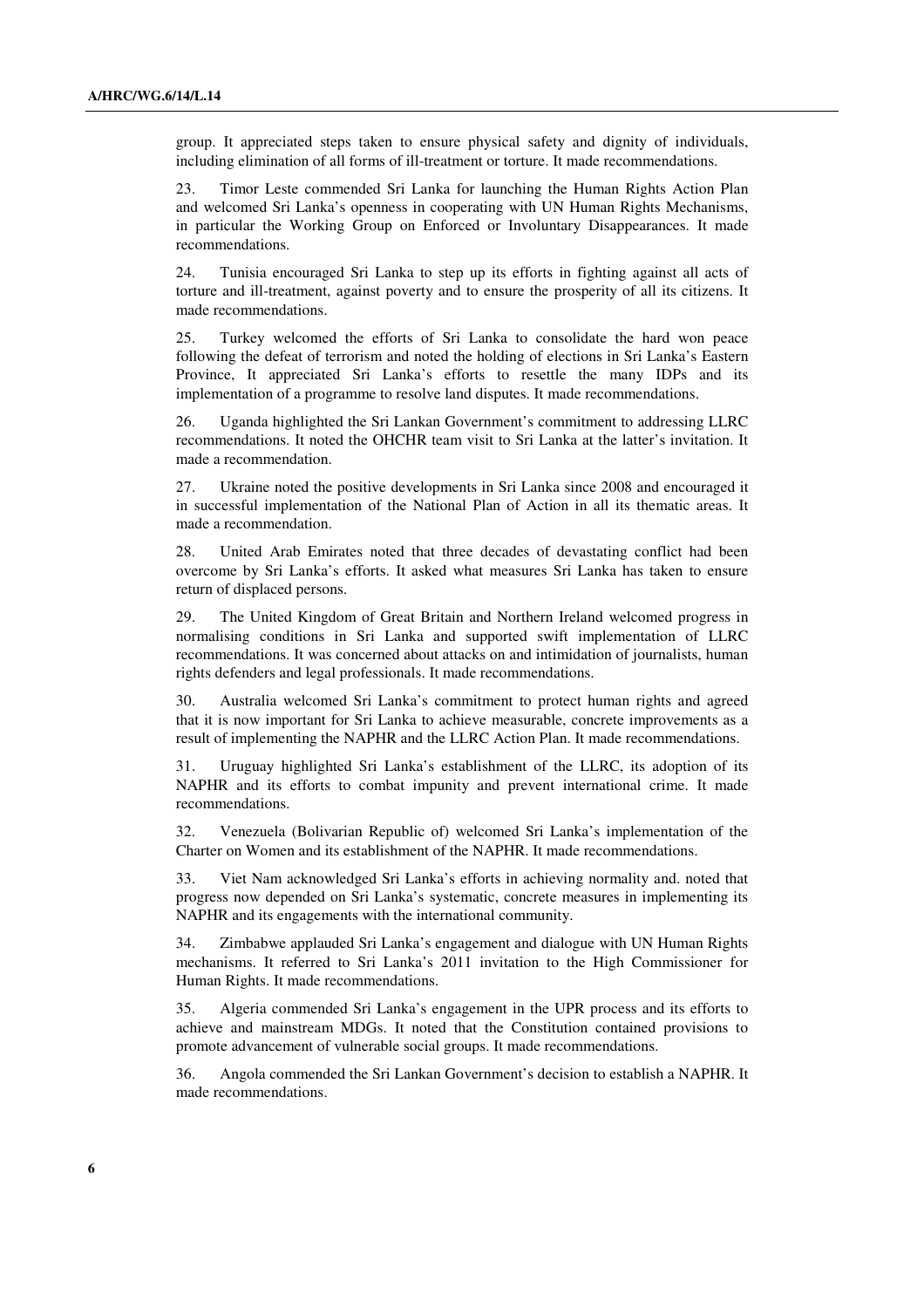37. Argentina commended Sri Lanka for adopting the National Plan of Action for the Promotion and Protection of Human Rights. It made recommendations.

38. The United States of America stated that it has provided full comments in writing on its websites. It made recommendations.

39. Austria acknowledged the adoption of the NHRAP and the LLRC recommendations. Austria requested Sri Lanka to respond to allegations concerning limitations to freedom of assembly and expression and to reports of rape and sexual assault by security forces on Tamil women. It made recommendations.

40. Azerbaijan noted that Sri Lanka has integrated MDGs into its national development agenda. It asked whether it is considering the adoption of conventions on the refugee protection. It welcomed IDP's resettlement measures. It made recommendations.

41. Bahrain commended the Government's efforts to strengthen women's rights, its amendments to the penal code for sexual assault and its international cooperation to stop trafficking in persons. It made recommendations.

42. Bangladesh called upon the international community to provide assistance and cooperation to Sri Lanka's efforts towards domestic reconciliation solutions based on equity, inclusiveness and its specificities. It made recommendations.

43. Belarus regretted the unbalanced nature of the information prepared for the UPR by the OHCHR and the Special Procedures' on Sri Lanka, which had reaffirmed its openness to re-engage in dialogue by issuing an official invitation to the OHCHR.

44. Belgium congratulated positive actions taken by Sri Lanka for displaced persons and adoption of the LLRC report and its plan of action but raised concerns about forced disappearances. It made recommendations.

45. Benin commended Sri Lanka on its measures on protecting the rights of children and IDPs including the return of the latter's possessions in compliance with relevant international regulations. It made recommendations.

46. Bhutan appreciated measures taken on human rights and fundamental freedoms of its citizens and commended the NAPHR. It hoped the international community will extend its full cooperation and support. It made a recommendation.

47. Bolivia (Plurinational State of) recognised that Sri Lanka is on the verge of achieving MDG 6, which includes among others eradicating extreme poverty, universal primary education and gender equality. It made a recommendation.

48. Botswana asked the Government how it intended to respond to alleged violations of humanitarian and human rights law and to serious concerns, including from the UN Secretary General, of abuse and harassment of human rights defenders. It made a recommendation.

49. Brazil commended Sri Lanka for its IDP resettlement and de-mining programmes and welcomed the National Plan of Action for the Promotion and Protection of Human Rights and for implementation of the LLRC. It made recommendations.

50. Brunei Darussalam congratulated Sri Lanka on its commitment to promoting and protecting human rights. It welcomed Sri Lanka's efforts to combat poverty, achieve MDGs and uphold the rights of children and persons with disabilities.

51. Burkina Faso noted Sri Lanka's establishment of the LLRC, constitutional and legislative reforms and the NAPHR, but that it has not yet ratified a number of international instruments. It made recommendations.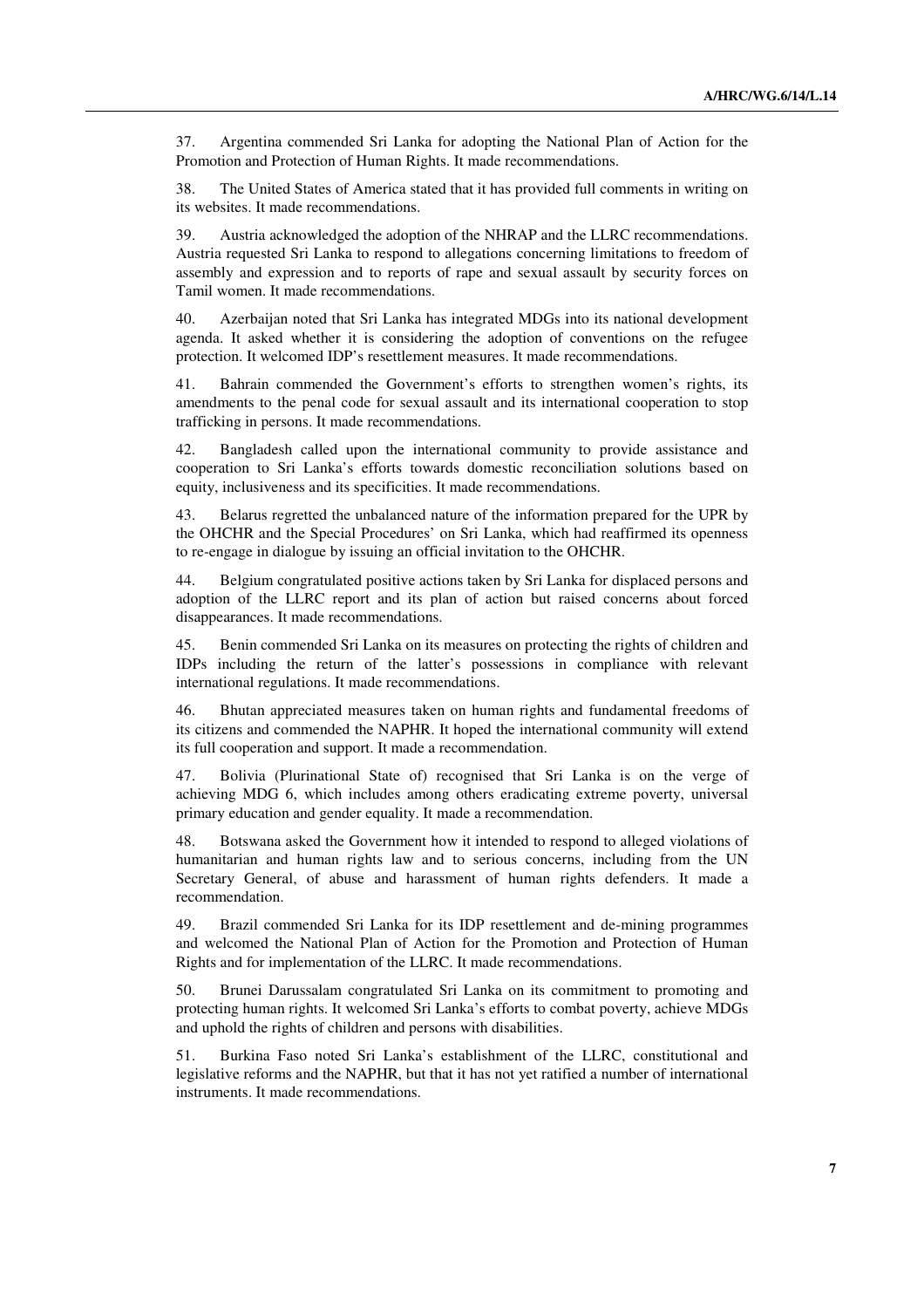52. Cambodia recognised Sri Lanka's efforts to address all challenges, especially its legislative, institutional steps and measures towards national rehabilitation and development. It encouraged Sri Lanka to pursue its demining efforts, thereby enabling the return of IDPs to their origin. It made a recommendation.

53. Canada made recommendations.

54. Chile welcomed resettlement of about 300,000 IDPs and its efforts to tackle the issue of disappearances. It recognised Sri Lanka's commitment to investigating complaints of extrajudicial, summary or arbitrary executions. It made recommendations.

55. China congratulated Sri Lanka for its socio-economic developments and national reconciliation, its establishment of national human rights instruments and its progress in resettling IDPs and combatting poverty. It made a recommendation.

56. Congo noted Sri Lanka's advances since the 1st UPR, including implementation of LLRC recommendations, especially relating to demining, return of IDPs and educational reform. It congratulated Sri Lanka on efforts to reconstruct the North and East, re-launch its economy and reorganise civil administration.

57. Costa Rica commended Sri Lanka's willingness for dialogue. It understood that it is still in a process of transition, however, it was concerned about continued persecution of human rights defenders, discrimination of ethnic minorities and allegations of torture. It made recommendations.

58. Cuba congratulated Sri Lanka for implementing recommendations accepted in 2008, rehabilitating and re-integrating LTTE ex-combatants, not subjecting former child soldiers to judicial procedures and swiftly resettling IDPs. It made recommendations.

59. Cyprus acknowledged Sri Lanka's steps in the areas of development, poverty reduction, rehabilitation and reintegration of the NAPHR and its Task Force for implementing LLRC recommendations.

60. Czech Republic recognised the Sri Lankan Government's efforts and the remaining challenges in the processes of reconciliation and strengthening of the rule of law. It made recommendations.

61. Democratic People's Republic of Korea commended Sri Lanka for its achievements, including integration of MDGs into national development. It made recommendations.

62. Denmark appreciated the NHRAP and the LLRC Action Plan, and was concerned over reports of impunity for perpetrators of serious human rights violations in Sri Lanka, which has not yet implemented previously accepted UPR recommendations, including on extrajudicial killings and torture. It made recommendations.

63. In his reply Mohan Pieris, Senior Legal Advisor to the Cabinet and Vice Chairman of the LLRC Task Force of Sri Lanka stated that measures taken uphold standards required for examining accountability. The LLRC Report states there were no preconceived policies to target civilians and the protection of civilian life was a key factor in military operations. It nonetheless concluded that there is evidence warranting investigation

64. A Court of Inquiry with a comprehensive mandate was convened and proceedings and investigations are progressing, looking into whether there were any deliberate attacks on civilians; if affirmative, it will seek to identify locations, dates and details. Were the actions proportional and in relation to military targets? Persons responsible and measures to avoid future occurrences are to be identified.

65. Djibouti called upon the international community to accompany Sri Lanka in effectively implementing recommendations made during this interactive dialogue. It made recommendations.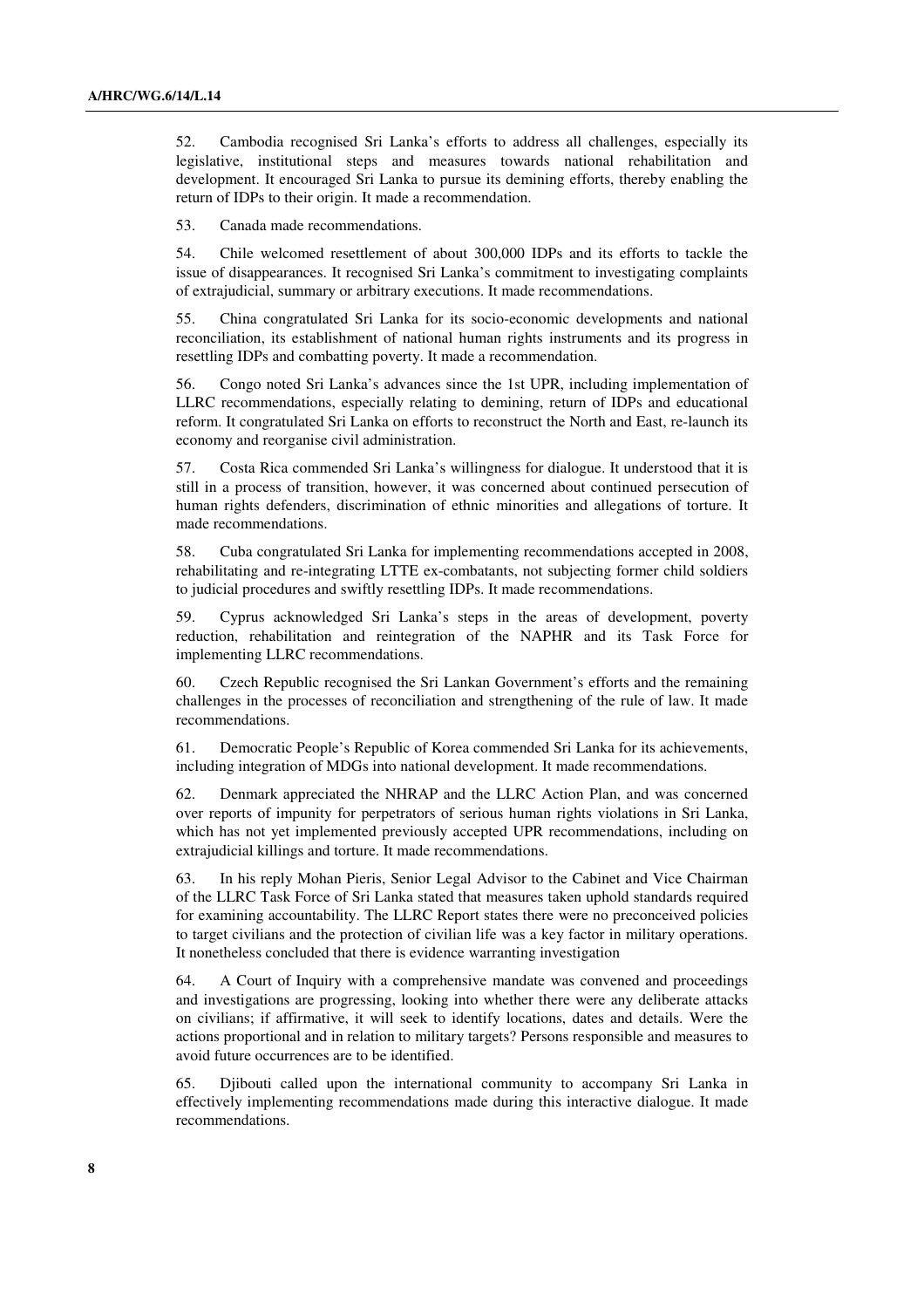66. Ecuador welcomed Sri Lanka's efforts to establish responsibilities for human rights violations and the inter-ministerial working group on cases of alleged disappearance. It made recommendations.

67. Egypt noted positive development in Sri Lanka after the end of hostilities. It welcomed the Government's decision to lift the state of emergency and implement LLRC recommendations. It made recommendations.

68. Estonia welcomed Sri Lanka's action plans for human rights and implemented recommendations of LLRC and its implementations to date. It underlined that all recommendations by the LLRC and past commissions of inquiry need to be fully implemented. It made recommendations.

69. Ethiopia welcomed the Sri Lankan Government's plan to implement LLRC recommendations and to translate the text into the two official languages. It asked the Government to explain the measures taken on implementing recommendations of the national reconciliation mechanism. It made recommendations.

70. Finland indicated that Sri Lanka has committed itself to complete drafting of a bill on IDP rights and was encouraged by positive steps taken in the return process of the IDPs, Finland noted the LLRC report. It was interested in hearing about measures taken to protect IDP rights. It made recommendations

71. France recognised Sri Lanka's few advances in human rights, but remained concerned about the general internal situation. It recalled that 17 humanitarian workers were murdered in 2006: the most serious crime ever against NGO personnel. No legal action has been launched to date. It made recommendations.

72. Germany noted that Sri Lanka's national report was encouraging. It underlined the importance of independent judiciary and impeachment procedures to be conducted with diligence. It made recommendations.

73. The Holy See highlighted the multi-ethnic, multi-religious, multi-lingual and multicultural character of Sri Lanka. It appreciated Sri Lanka's human rights and peace accomplishments. It made recommendations.

74. India looked forward to speedy resolution of the residual issues in resettlement and rehabilitation. It called for credible investigations into allegations in the LLRC report. It noted the action plan for time-bound implementation of LLRC recommendations.

75. Indonesia was encouraged by Sri Lanka's human rights continued progress. It emphasised that continued transparency and engagement with the international community was essential to sustained progress. It made recommendations.

76. Iran (Islamic Republic of) commended Sri Lanka for considerable achievements in restoration of civil administration, infrastructure and economic development in the north and east of Sri Lanka affected by the internal conflict. It made recommendations.

77. Iraq praised measures taken to adopt the 5-year NHRAP and welcomed its accession to the majority of human rights instruments in particular the CRC. It welcomed the step taken to protect elderly and strengthening religious freedoms. Iraq made recommendations.

78. On the judiciary, Minister Samarasinghe of Sri Lanka said that the Constitution provided for the impeachment of a judge. One third of the Members of Parliament have to sign a resolution identifying grounds for removal which has to be handed over to the Speaker. Thereafter a Select Committee of Parliament was constituted from among Members of both sides of the House and a resolution had to be then adopted by Parliamentary majority, after which removal is permitted. Due process will be followed.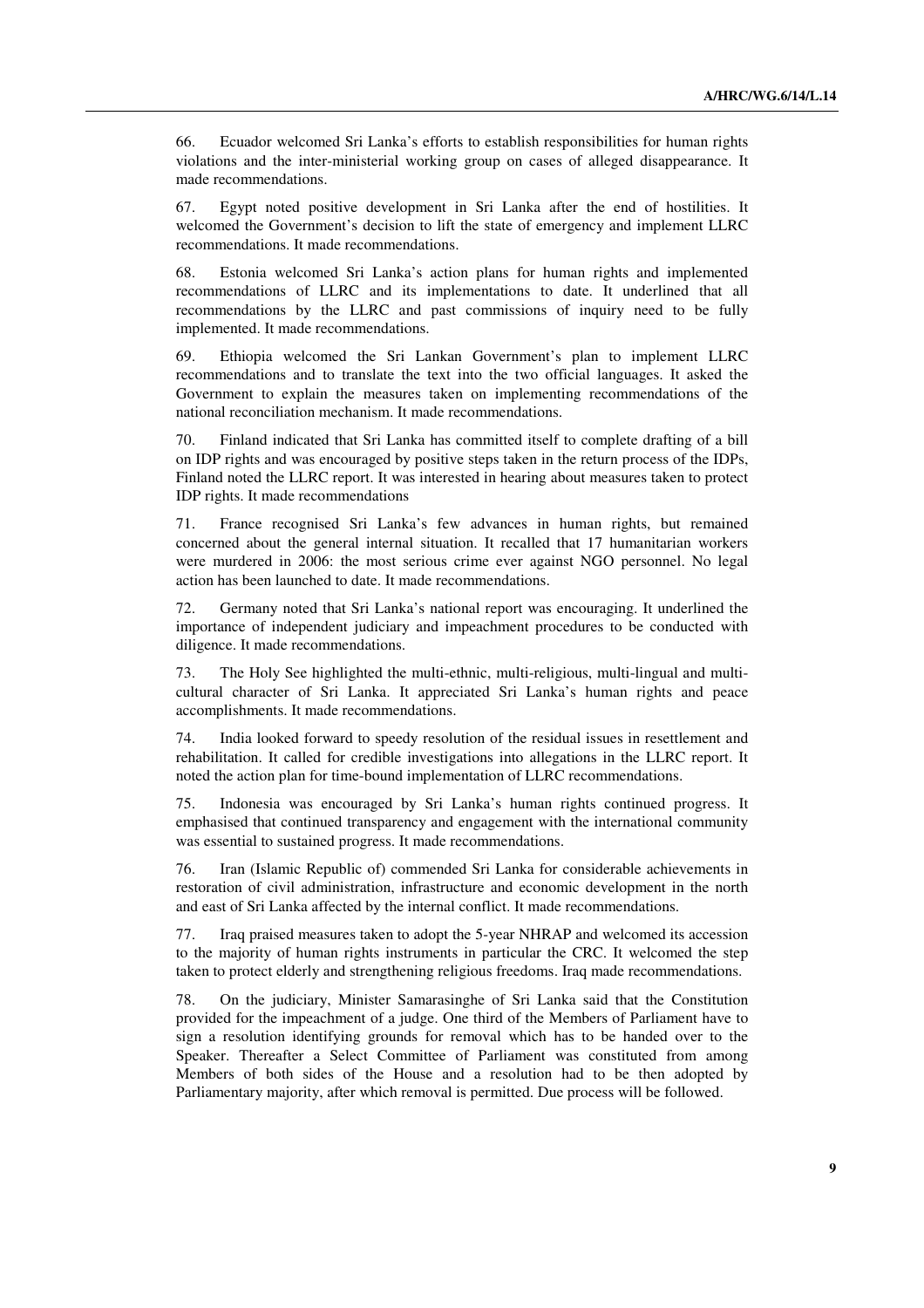79. On elections, Minister Samarasinghe said that Sri Lanka wanted to give democratic rights to people of the North. 32 Out of 34 local government authorities in the North have been elected. An elected Provincial Council for the North was envisaged for 2013.

80. Ireland commended Sri Lanka on progress in implementing commitments made during 2008 UPR and urged that remaining detainees be tried or begin reintegration process. It expressed concern about the prevention against terrorism act. It urged full respect for the independence of the judiciary. Ireland made recommendations.

81. Italy recognised progress achieved by Sri Lanka, however, several human rights concerns still remain, such as forced disappearances and torture, etc. and asked Sri Lanka which policies and initiatives it envisages to address these challenges. Italy made recommendations.

82. Japan welcomed the NHRAP and the National Plan of Action to implement LLRC recommendations. It expressed hope that Sri Lanka would continue efforts to engage with the international community including a visit by the High Commissioner. Japan made recommendations.

83. Kazakhstan recognised Sri Lanka's implementation of Prevention of Domestic Violence Act and the establishment of the National Child Protection Authority to secure rights of women and children. It made recommendations.

84. Kenya commended ratification of seven core international human rights instruments. It asked what steps Sri Lanka was taking to address concerns on access to full enjoyment of religious freedom for certain religious minority groups. Kenya made a recommendation.

85. Kuwait commended the efforts to implement the NHRAP. It recognised the important developments in spite of 30 years of conflict and the stability brought to all segments of society, such as the resettlement of IDPs, clearing the land mines and achieving part of the MDGs. Kuwait made recommendations.

86. The Lao People's Democratic Republic congratulated Sri Lanka on integrating MDGs into their national development agenda. It noted accession to seven core human rights treaties and implementation of domestic legislation.

87. Latvia noted Sri Lanka's efforts to improve cooperation with the Special Procedures of the Human Rights Council, yet noted that a number of requests by mandate holders to visit Sri Lanka had not yet been accepted. It made recommendations.

88. Lebanon commended Sri Lanka on establishing the national action plan. It noted Sri Lanka's commitment to safeguarding human rights. It made a recommendation.

89. Malaysia expressed hope that Sri Lanka's claims of efforts to protect human rights were sincere. It called for genuine effort at reconciliation. It called for both communities to work out the problem without interference from outsiders. It made recommendations.

90. Maldives expressed understanding of the enormous challenges faced by Sri Lanka and the need for accountability for violations of human rights committed by all sides. It welcomed the NAPHR to implement LLRC recommendations. It made recommendations.

91. Mauritania welcomed measures to combat violence against women and children. It recognised the reconciliation process underway in Sri Lanka. It requested information on the difficulties encountered in this process and the progress made

92. Mexico took note of Sri Lanka's actions to address serious human rights violations. It highlighted the enormous challenges faced by Sri Lanka and recognised efforts made to improve the living standard of the Sri Lankan people. Mexico made recommendations.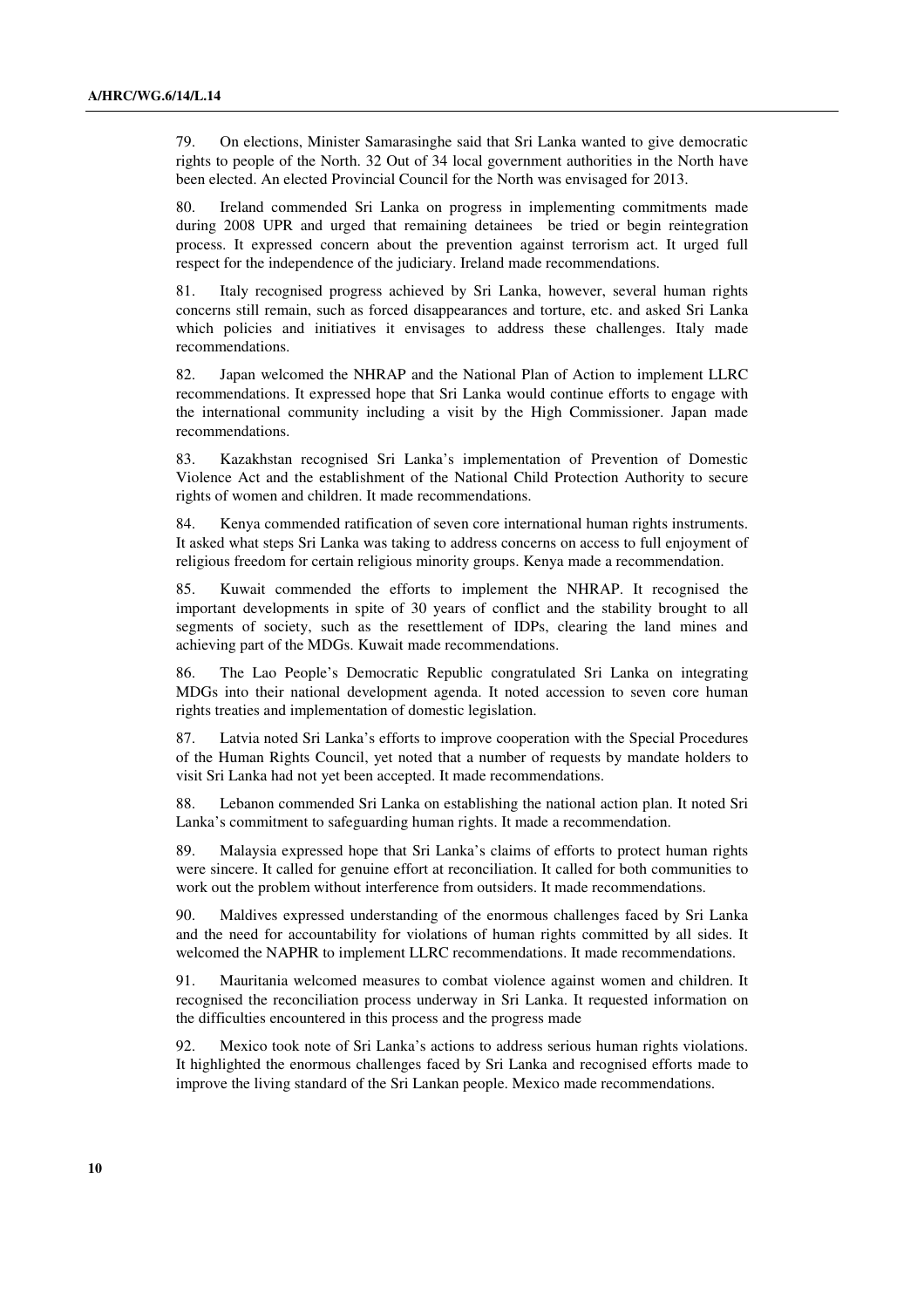93. Morocco acknowledged Sri Lanka's adoption of the NHRAP in line with the 1993 Vienna Conference. It requested further information on the objectives and the areas covered in the plan. It made recommendations.

94. Myanmar commended Sri Lanka for restoring peace, stability and harmony. It called for recognition by the international community of Sri Lanka's success in resettling IDPs and rehabilitating former combatants. It made recommendations.

95. Nepal noted Sri Lanka's socio-economic achievements and progress toward meeting MDGs. It welcomed the NHRAP and efforts to implement LLRC recommendations. It made recommendations.

96. The Netherlands found the situation in Sri Lanka changed from four years ago. It expressed belief that the Sri Lankan government could further normalise the situation by implementing the report from the LLRC. It made recommendations.

97. New Zealand raised concerns over lack of progress on human rights. It saw progress on women's rights but raised concern over remaining substantial challenges. It noted current moratorium on executions. It made recommendations.

98. Nicaragua recognised Sri Lanka's commitment to build the rule of law and strengthen democracy. It highlighted implementation of the NHRAP, adopted after a participatory process. It made a recommendation.

99. Nigeria acknowledged gains under the LLRC process and welcomed progress in the implementation of the NHRAP. It urged Sri Lanka to continue its reconciliation process.

100. Norway acknowledged noted Sri Lanka's 2008 pledge to investigate attacks on human rights defenders and expressed concern over lack of progress in this area. It raised concerns over the low number of elected women. It noted the importance of independent civilian institutions to ensure democracy. Norway made recommendations.

101. Sri Lanka's Permanent Representative to the UN in Geneva Ravinatha Aryasinha, observed that Sri Lanka accords priority to participation in the human rights treaty framework, and engagement with special procedure mechanisms. The  $5<sup>th</sup>$  periodic report on the ICCPR was submitted. Sri Lanka established a mechanism to verify cases of alleged disappearance and has submitted its responses on 159 cases in March and October 2012 to the WGEID.

102. Sri Lanka interacted with members of the WGEID and continued to actively engage the OHCHR. An invitation was extended in April 2011 to the High Commissioner to visit Sri Lanka. In this context, a preparatory team from the OHCHR visited in September and had unfettered access to all locations, interacting with a range of stakeholders including representation from Government, Opposition and civil society. A field visit was made to the Northern Province. Sri Lanka awaited the High Commissioner's visit.

103. Oman noted the enormous efforts made at the national, regional and international levels with setting a plan of action to rehabilitate and reintegrate victims and excombatants. It made a recommendation.

104. Pakistan called upon recognition by the international community for Sri Lanka's 2009 victory against terrorism. It welcomed the National Action Plan and the Task Force to monitor its implementation of LLRC recommendations. Pakistan made a recommendation.

105. Palestine noted the accession to most international human rights instruments that protect child rights, and the constitutional protection to freedom of religion. It noted adoption of major measures to protect and promote women rights, and the protection of workers' rights. Palestine made a recommendation.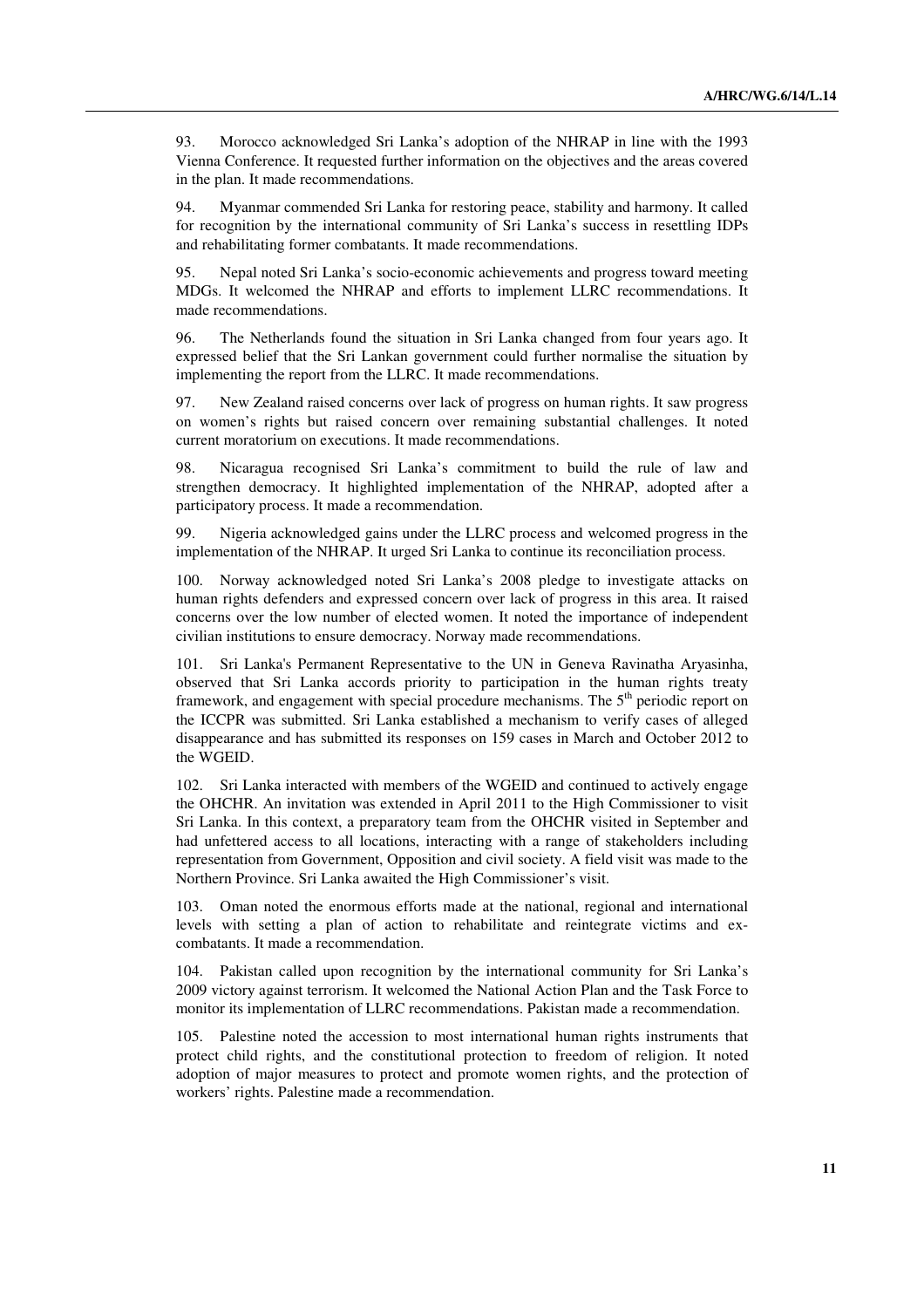106. The Philippines noted the unfinished implementation of many of Sri Lanka's pledges during the 1st UPR. It welcomed its concern for the protection of migrant workers but noted that articles 76 and 77 of the ICRMW remain unaccepted. It made recommendations.

107. Poland acknowledged Sri Lanka's efforts but raised concerns about independence and integrity of the judiciary and reports of disappearances. It requested information on measures to ensure independence of the judiciary. Poland made recommendations.

108. Qatar noted the adoption of a plan of action for promotion of human rights. It highlighted efforts to bring about national reconciliation and rebuild damaged regions affected by the conflict. Qatar made recommendations.

109. The Republic of Korea acknowledged progress in the reconciliation process, including resettlement of IDPs, reintegration of former combatants, and reconstruction of social infrastructure. It made recommendations.

110. Romania acknowledged Sri Lanka's cooperation with the UN technical missions on human rights which visited Sri Lanka in September 2012. It asked what Sri Lanka's plans are for further ratification of several key human rights conventions and what are the current mechanisms to investigate and if necessary prosecute reported cases of human rights violations.

111. The Russian Federation noted Sri Lanka's active role in the Human Rights Council and the invitation extended to the High Commissioner to visit Sri Lanka. It expressed sympathy for Sri Lanka's difficulties in assuring human rights. Russia made a recommendation.

112. Rwanda welcomed specific measures taken by Sri Lanka to deal with post-conflict period. It appreciated establishment of the Task Force to monitor implementation of LLRC recommendations. It made a recommendation.

113. Saudi Arabia highlighted Sri Lanka's commitment to international human rights treaties and legislation to implement them in compliance with UN standards. It noted Sri Lanka's effort to improve living standards despite decades of conflict. It made recommendations.

114. Serbia recognised human rights challenges facing Sri Lanka. It saluted achievements including implementation of the National Plan of Action, rehabilitation of former child soldiers and others. It encouraged Sri Lanka to pursue confidence building in former conflict zones.

115. Singapore acknowledged Sri Lanka's efforts at national reconciliation and affirmed rule of law as the key to ensuring stability, social justice and equality. It recognised Sri Lanka's progress in improving the well-being of its people. It made recommendations.

Slovakia expressed its awareness of the vast human rights challenges faced by Sri Lanka due to decades-long civil conflict. Slovakia made recommendations.

117. Slovenia noted CEDAW's call for inclusion of a gender perspective in national Development Agenda and reports on attacks of human rights defenders. Slovenia made recommendations.

118. South Africa was encouraged by Sri Lanka's initial steps to address extreme poverty, achieve MDGs, elaborate a National Human Rights Action Plan, resettle IDPs and conduct demining. It raised the challenges associated with armed conflict and protecting children's rights. It made recommendations.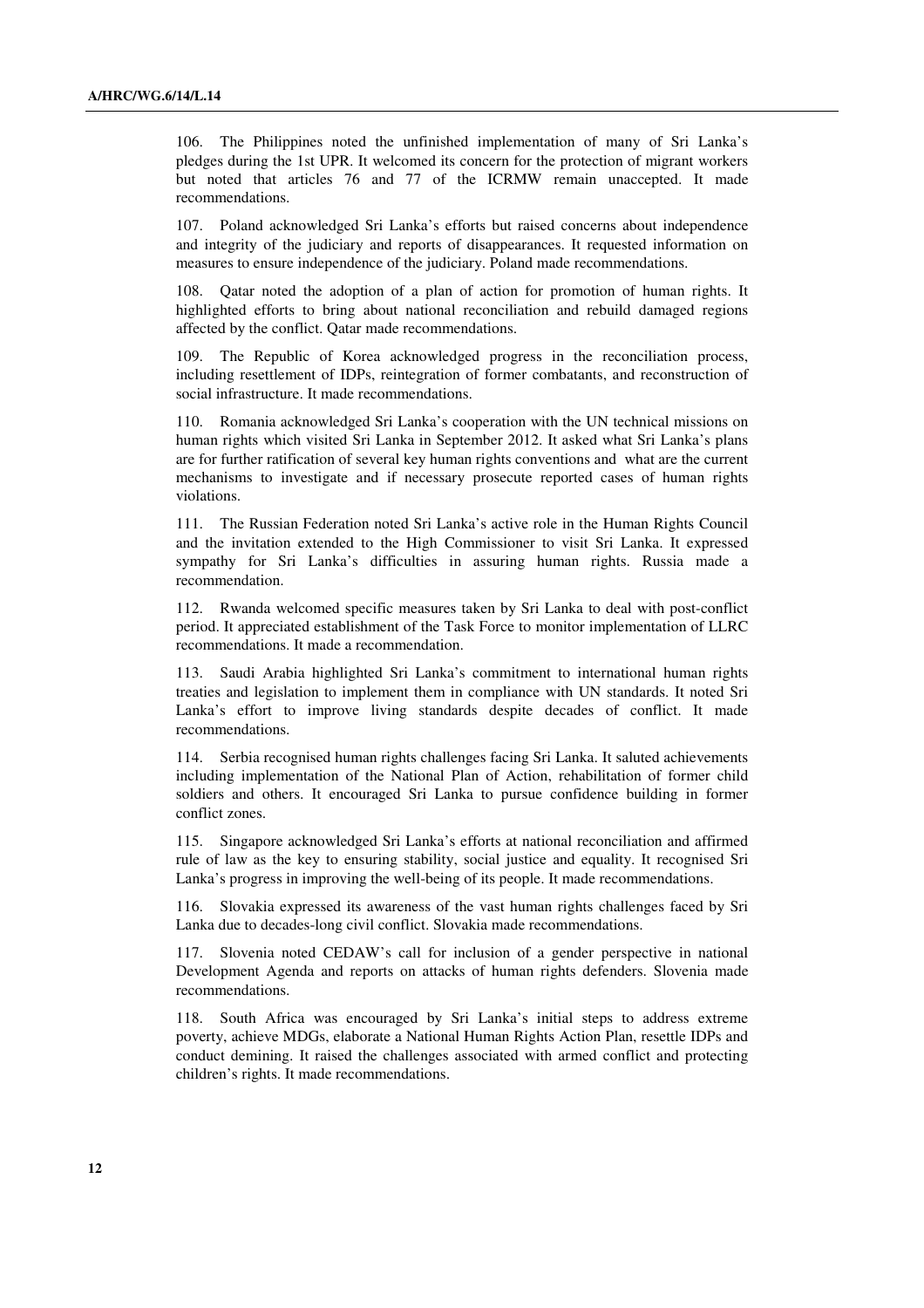119. South Sudan acknowledged Sri Lanka's achievements in demining, integration of ex-combatants, resettlement of IDPs, education policy and achievement of MDGs in health and education. It commended post-conflict progress and made recommendations.

120. Spain applauded progress made in promoting and protecting human rights. It made recommendations.

121. Sudan noted challenges to human rights resulting from armed conflict, an experience shared by Sudan. It paid tribute to Sri Lanka's efforts to restore stability. Sudan noted the plan of action approved by the government last July to implement the recommendations of the LLRC. Sudan made recommendations.

122. Swaziland was encouraged by Sri Lanka's focus on development of the Northern Eastern provinces. It acknowledged the 2010 establishment of the LLRC as a human rights safety net to encourage dialogue and compromise. It made a recommendation.

123. Sweden noted the decrease in reports of enforced disappearances; however it noted questions by civil society organisations about the impartiality of the parties investigating enforced disappearances. It raised concern over the absence of criminal convictions related to recruitment of child soldiers. It made recommendations.

124. Switzerland noted lack of proper follow-up to reports from experts mandated by the UN Secretary General. It raised concerns over continued forced disappearances. It raised concerns over legitimate grievances of minorities and need for an inclusive dialogue. Switzerland made recommendations.

125. Syrian Arab Republic acknowledged Sri Lanka's rapid emergence from spiral of violence yet noted huge challenges remaining. It welcomed implementation of recommendations from the reconciliation commission in particular rehabilitation of former soldiers. It made a recommendation.

126. Minister Samarasinghe of Sri Lanka thanked the President of the Council for the manner in which she conducted the proceedings. He appreciated the many interventions by delegations. Sri Lanka is encouraged by the acknowledgment of positive developments and has noted concerns expressed by the international community. Progress has been achieved on many fronts. He assured that Sri Lanka will work to ensure that challenges are overcome and report further progress at the next Council session.

127. The Minister reiterated that Sri Lanka's progress should be acknowledged. Sri Lanka be given time and space and the international community should constructively engage with Sri Lanka. Sri Lanka was a multi-cultural, multi-lingual, multi-religious country and is proud of its diversity- a source of strength. Sri Lanka will ensure that its diversity is protected and nurtured and through this cultivate a true Sri Lankan identity.

## **II. Conclusions and/or recommendations**

#### 128. **The recommendations formulated during the interactive dialogue/listed below enjoy the support of Sri Lanka**

#### 128.1. **Consider ratifying the CRPD (Egypt, Turkey);**

 128.2 Consider ratifying the Palermo Protocol on human trafficking (Philippines);

 128.3 Make further efforts to ratify other relevant international instruments that are vital to the promotion and protection of Human Rights, in keeping with its national capacity and priority (Cambodia);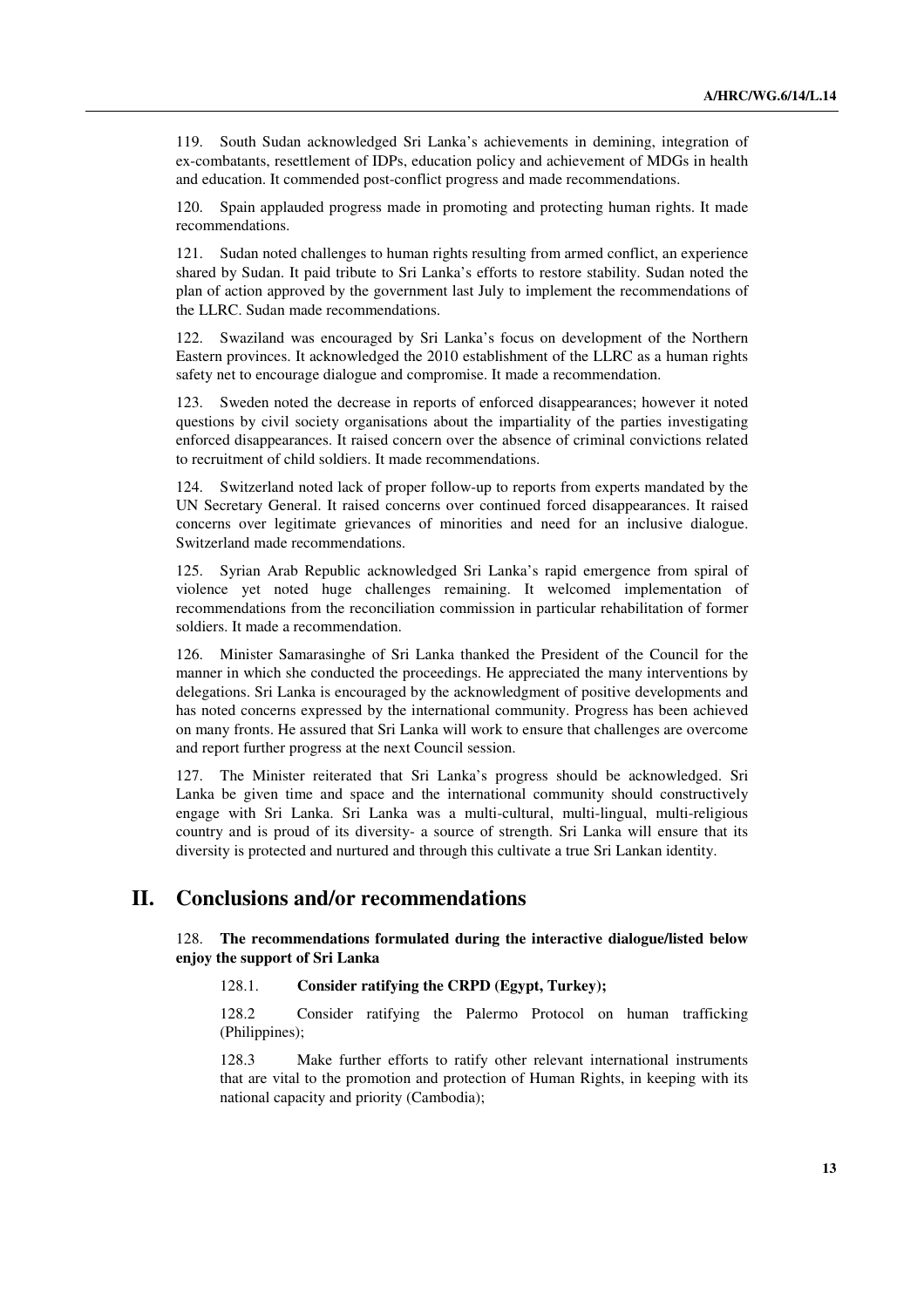128.4 Continue giving consideration to ratify the other remaining (human rights) instruments in a progressive manner (Kenya);

 128.5 Full dissemination of the NAPHR and the strengthening of governmental agencies at national, provincial and local level to guarantee its full implementation (Venezuela (Bolivarian Republic of));

 128.6 Accelerate capacity building in order to effectively implement the NAPHR (Zimbabwe);

 128.7 Continue efforts to implement the National Action Plan for the protection and promotion and human rights (Bahrain);

 128.8 Continue to work on implementing the accepted recommendations by the LLRC Reconciliation (Bahrain);

 128.9 Expedite action to implement the agreed Action Plan in line with the spirit of the LLRC through a process inclusive of all people belonging to all ethnicity (Bangladesh);

 128.10 Pursue its efforts to implement the National Plan of Action for the promotion and protection of human rights (Burkina Faso);

 128.11 Disseminate the NAPHR amongst general population in local languages so as to ensure wider participation in the implementation process, thereby empowering claim holders in asserting and protecting their rights (Ethiopia);

128.12 Continue its efforts in launching the NAPHR (Iran);

 128.13 Steady implementation of the National Action Plan for the Promotion and Protection of Human Rights as well as the National Plan of Action to implement the recommendations of the Lessons Learnt and Reconciliation Commission (Japan);

 128.14 Continue its efforts to follow-up on the implementation of the National Action Plan for the Promotion and Protection of Human Rights (Kuwait);

 128.15 Continue its efforts of implementing the recommendations of the National Plan of Action (Maldives);

 128.16 Continue to implement the National Action Plan for the Promotion and Protection of Human Rights (Syrian Arab Republic);

 128.17 Persevere in implementing its Action Plan and ensure its wide dissemination among the local population, in all the official languages of the country (Morocco);

 128.18 Complete the implementation of the National Action Plan for the promotion and Protection of Human Rights (Palestine);

 128.19 Continue efforts to accelerate the pace of implementation of the National Plan of Action and the promotion of development, and support economic and social rights in all parts of the country (Qatar);

 128.20 Strengthen cooperation between government agencies with Human Rights National Commission and civil society to coordinating, planning and implementing the National Human Rights Action Plan (Venezuela (Bolivarian Republic of));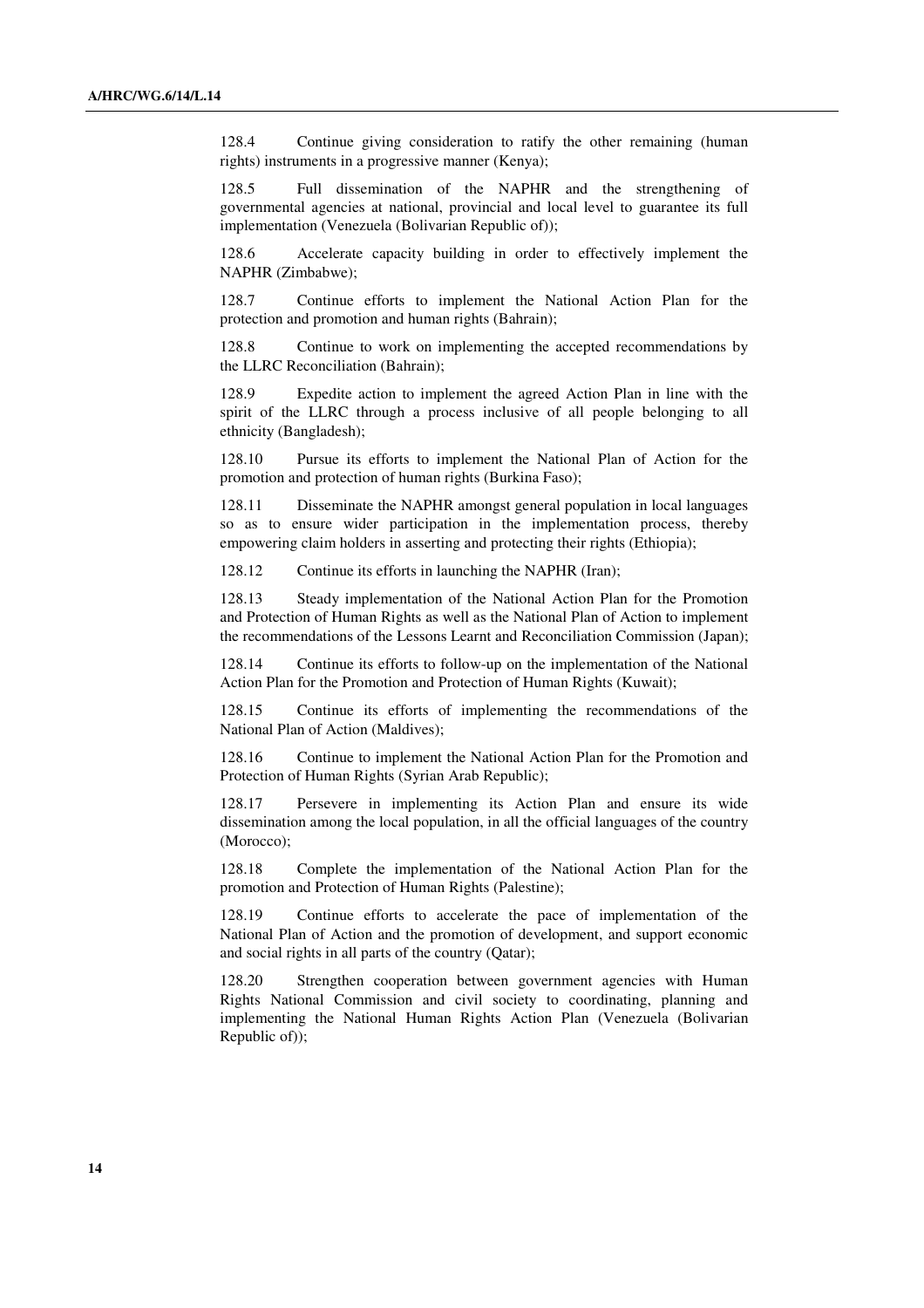128.21 Take all possible steps in strengthening the capacity of Government Agencies identified for the implementation of the recommendations of the LLRC Action Plan  $(Pakistan)^1$ ;

 128.22 Continue addressing accountability issues and implementation of the LLRC Action Plan as planned  $(Uganda)^2$ ;

 128.23 Continue its efforts to implement the LLRC's recommendations of the National Action Plan (Timor-Leste)<sup>3</sup>;

 128.24 Continue progressing in the implementation of the recommendations of the Action Plan of the National Reconciliation Mechanism (Venezuela)<sup>4</sup>;

 128.25 Continue implementing the LLRC recommendations through the Action Plan (Malaysia)<sup>5</sup>;

 128.26 Immediate implementation of recommendations of LLRC Action Plan including on accountability process, through Sri Lanka's National Plan of Action on Human Rights and other relevant mechanisms (Indonesia)<sup>6</sup>;

 128.27 Facilitate the implementation of the recommendations of the LLRC Action Plan and provide necessary funds for its implementation (Iraq)<sup>7</sup>;

 128.28 Inform the Human Rights Council as part of the reporting process outlined in the National Report, of implementation of LLRC Action Plan recommendations (Ireland)<sup>8</sup>;

 128.29 Disseminate in different languages the National Action Plan for the Promotion and Protection of Human Rights (South Sudan);

 128.30 Ensure adequate resources to the Human Rights National Commission to further improve its capacity, geographical scope and its mandate (Venezuela);

 128.31 Continue the efforts to strengthening the capacity building of national institutions in field of human rights promotion and protection (Angola);

 128.32 Take all steps to strengthen and ensure the independence of the National Human Rights Commission (Germany);

<sup>1</sup> The recommendation originally made in the room stated: "Take all possible steps in strengthening the capacity of Government Agencies identified for the implementation of the recommendations in this regard".

 $2<sup>2</sup>$  The recommendation originally made in the room stated «Continue its efforts to implement the LLRC's recommendations as planned".

<sup>3</sup> The recommendation originally made in the room stated «Continue its efforts to implement the LLRC's recommendations".

<sup>4</sup> The recommendation originally made in the room stated «Continue progressing in the implementation of the recommendations of the National Reconciliation Mechanism"

<sup>&</sup>lt;sup>5</sup> The recommendation originally made in the room stated: "Continues implementing the LLRC recommendations".

<sup>&</sup>lt;sup>6</sup> The recommendation originally made in the room stated:" Immediate implementation of recommendations of LLRC including on accountability process, through Sri Lanka's National Plan of Action on Human Rights and other relevant mechanisms."

 $7$  The recommendation originally made in the room stated:" Facilitate the implementation of the recommendations of the LLRC and provide necessary funds for its implementation".

<sup>&</sup>lt;sup>8</sup> The recommendation originally made in the room stated; Inform the Human Rights Council as part of the reporting process outlined in the National Report, of implementation of LLRC recommendations."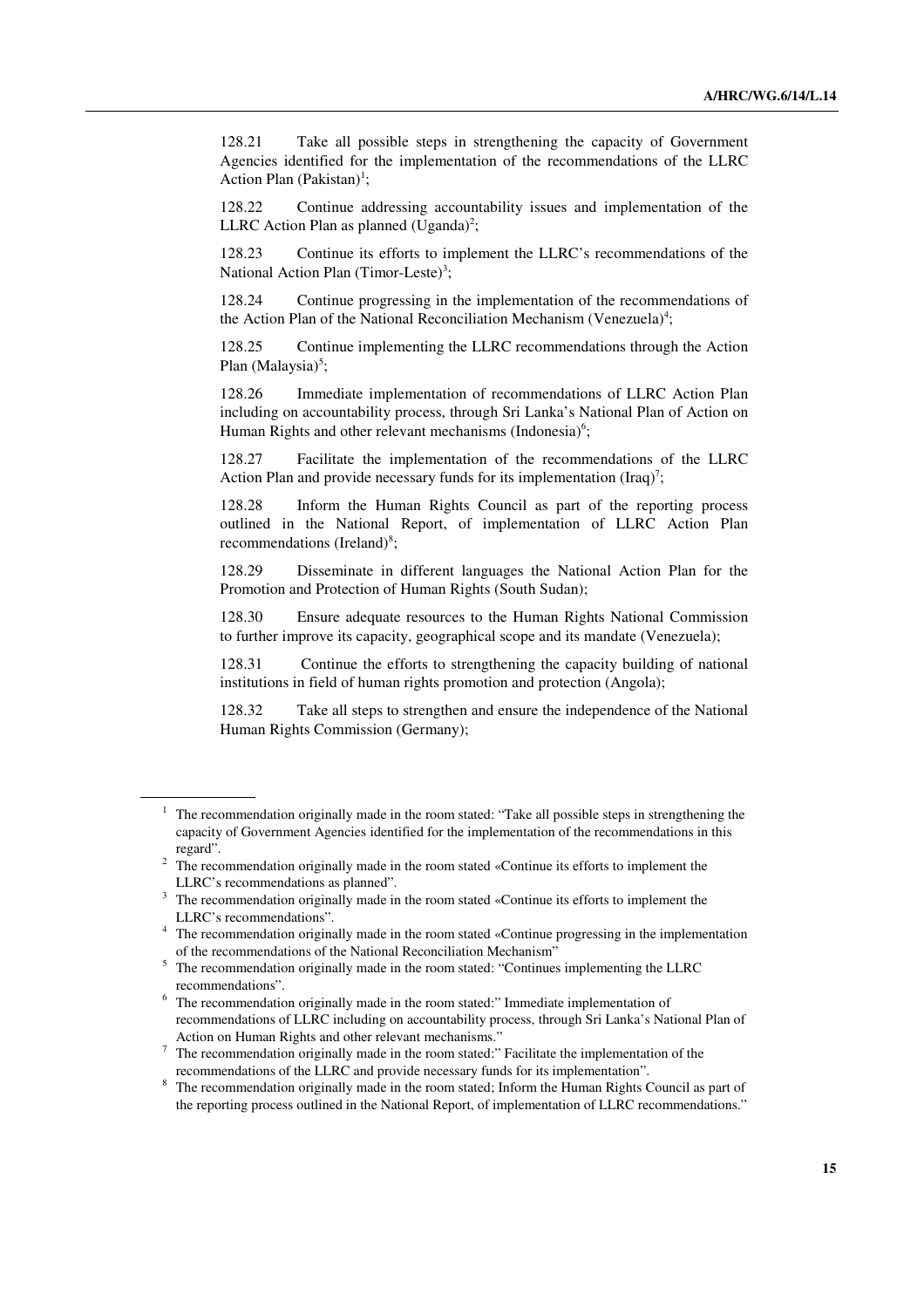128.33 Ensure structural and operational independence of the national human rights institution in accordance with the Paris Principles (Maldives);

 128.34 Adopt necessary legal measures to ensure that the National Human Rights Commission of Sri Lanka is in line with Paris Principles (Mexico);

 128.35 Continue to promote and protect human rights through education and institutional reforms (Myanmar);

 128.36 Continue efforts to strengthen national human rights institutions (Nepal);

 128.37 Continue the efforts at strengthening its national institutions for the promotion and protection of human rights and encourage awareness among its people of the importance of fairness and justice (Malaysia);

 128.38 Strengthen the independence of institutions such as the Human Rights Commission of Sri Lanka, the Police Commission and Election Commission  $(Norway)$ :

 128.39 Recognizing that the operational independence of the National Human Rights Commission has been enhanced take the necessary measures to further ensure its institutional independence (Republic of Korea);

 128.40 Enable additional resources to strengthen the Human Rights Commission (South Sudan);

 128.41 Take action to facilitate greater participation by citizens and civil society in helping to implement human rights action plans (Australia);

 128.42 Consolidate its reconciliation efforts to ensure that durable peace prevails in the country (Zimbabwe);

 128.43 Continue its engagement with the relevant UN agencies in achieving the overall objective of the UN Development Assistance Framework for 2013-2017 (Algeria);

 128.44 Strengthen the cooperation with the relevant human rights stakeholders including the Human Rights Council (Angola);

 128.45 Continue its efforts in advancing human rights and freedoms in the country and especially in the conflict-affected areas (Azerbaijan);

 128.46 Intensify its actions for a greater enjoyment by the people of fundamental human rights (Benin);

 128.47 Maintain and strengthen cooperation with various United Nations mechanisms, as well as financial institutions, in order to overcome the challenges faced in the peace and national reconciliation process (Benin);

 128.48 Continue assisting former-combatants through livelihood schemes (Cuba);

 128.49 Share with the international community its experiences in rehabilitating and reintegrating former LTTE child soldiers (Cuba);

 128.50 Continue to prioritize the rehabilitation and reintegration of former child soldiers (Italy);  $<sup>2</sup>$ </sup>

128.51 Implement the announced voluntary commitments and the UPR accepted recommendations (Egypt);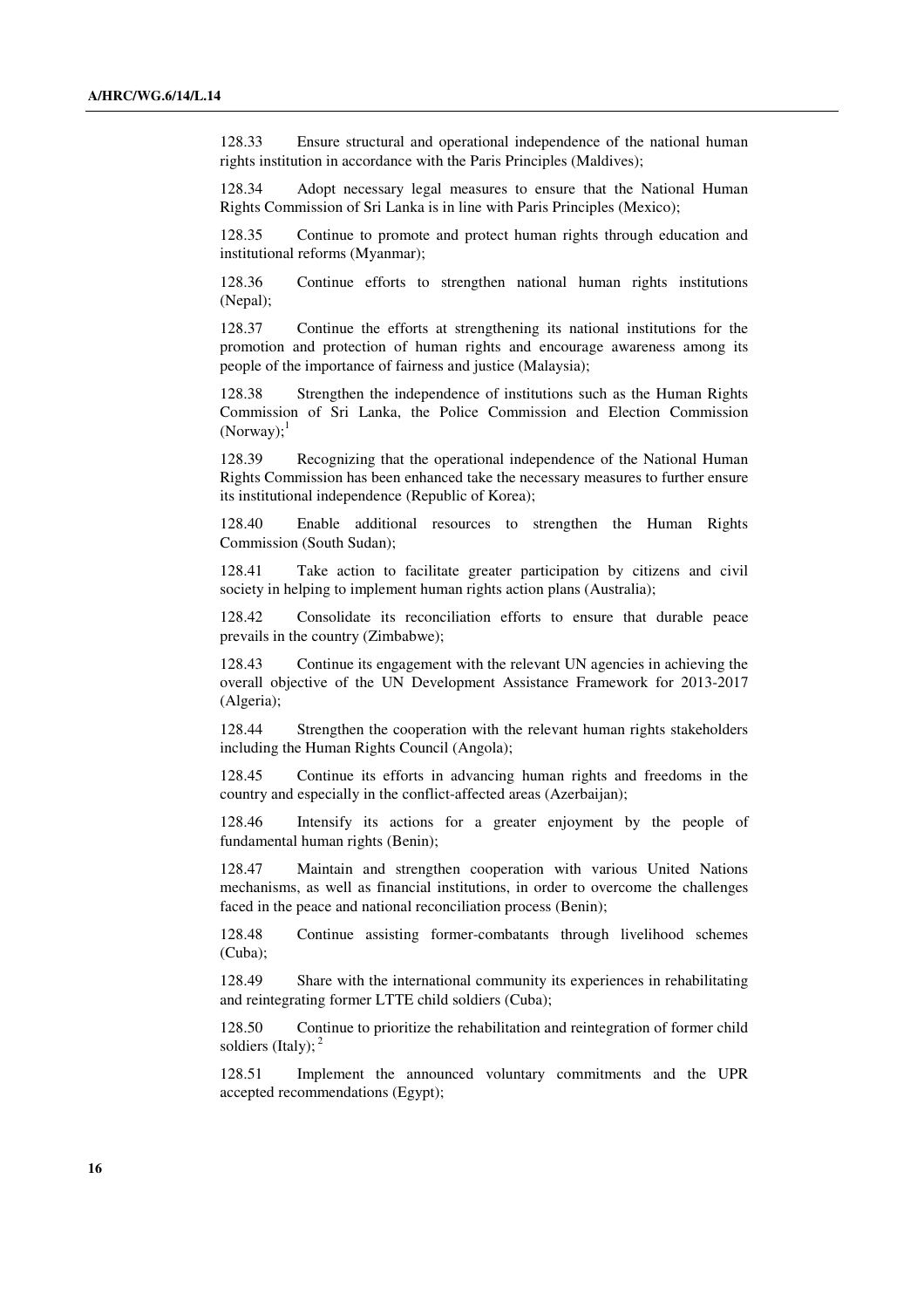128.52 Maintain its efforts in upholding national dialogue that would bring the country to a lasting peace, as well as its commitment to continue guaranteeing full exercise of human rights to all its citizens (Nicaragua);

 128.53 Continue its efforts to complete the implementation of the voluntary pledges (Philippines);

 128.54 Ensure on-going protective measures to maintain and advance the levels of human rights developments (South Sudan);

 128.55 Strengthen further the capacity within the public institutions to enable the effective implementation of the trilingual policy (Ethiopia);

 128.56 Promote national reconciliation taking into account and protecting Sri Lanka's ethnic and religious pluralism, ensuring that all religious denominations are granted equal treatment and enjoy their fundamental rights (Holy See );

 128.57 Step up efforts to protect freedom of religion and promote interreligious dialogue as a tool to foster tolerance and peaceful-coexistence (Italy);

 128.58 Take continuous measures to secure social infrastructure and means of livelihood at resettlement sites as this is expected to become even more vital (Japan);

 128.59 Pursue the process of reconciliation and consolidate the peace building measures embarked on since the end of the conflict (Lebanon 1);

 128.60 Continue and provide greater cooperation to the Working Group on Enforced or Involuntary Disappearances to accomplish its work (Ecuador);

 128.61 Provide training and promote capacity building among its institutions to guarantee the effective application of the Women's Charter (Venezuela);

 128.62 Intensify its policies and programs undertaken to ensure the protection of women and children (Algeria);

 128.63 Ensure women's participation in the post-conflict, reconstruction and peace building process (Finland);

 128.64 Adopt appropriate and concrete measures to prevent the disadvantageous and unequal status of women and girls (Rwanda);

 128.65 Encourage women's participation in the public life of the country (South Sudan);

 128.66 Adopt necessary measures to ensure that gender equality is a legal and practical reality, combating particularly gender violence (Spain);

 128.67 Increase its endeavors in promotion of equity in economic development, poverty eradication, eliminating regional disparities, and guaranteeing equality of opportunity for all Sri Lanka citizens (Iran);

 128.68 Criminalize all forms of violence against women and hold the perpetrators of such violence accountable (South Africa);

 128.69 Carry on its measures in the implementation of the act on Prevention of Domestic Violence as a means to improve and protect the rights of women (Iran);

 128.70 Increase its efforts on strengthening protection of children's rights in such areas as child labor, domestic violence, trafficking and sexual exploitation (Iran);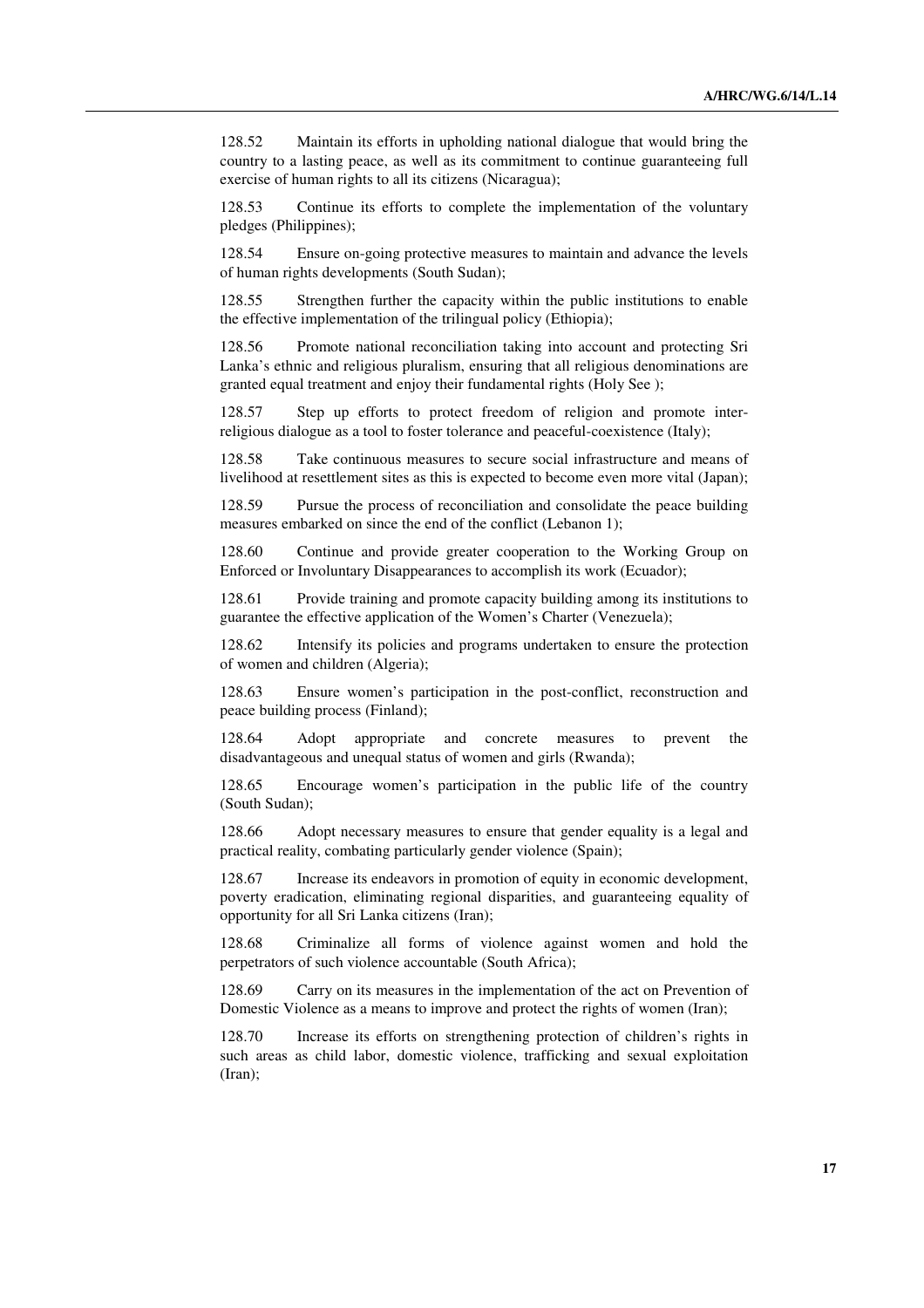128.71 Formulate a comprehensive national strategy for the protection of the rights of children, with a view to ensuring compliance with the Convention on the Rights of the Child, following the review of national laws (South Africa);

 128.72 Take measures to guarantee full protection of children's human rights by rehabilitating the ex-combatants and eliminating and reducing, among others, child trafficking, child sexual abuse and violence against children (Holy See);

 128.73 Work on the elimination of the causes of minor's recruitment by armed groups and guarantee full rehabilitation, social reintegration and school reintegration of those children who participated or were affected by the conflict, including those who had to be accommodated in internal displaced camps and to take into account the linguistic, cultural, and religious diversity in Sri Lanka (Uruguay );

 128.74 Consider incorporating the UN Standard Minimum Rules for the Treatment of Prisoners and the UN Rules for the Treatment of Women Prisoners and Non-Custodial Measures for Women Offenders, otherwise known as the "Bangkok Rules " as part of its work on the treatment of prisoners (Thailand);

 128.75 Strengthen efforts to investigate allegations of serious violations of international humanitarian law and the international human rights during the conflict and to hold those responsible to account (Ukraine);

 128.76 Fully and transparently investigate alleged grave breaches of international humanitarian law during the conflict (UK);

 128.77 Pursue its efforts to fight against impunity for serious human rights violations committed during the internal armed conflict (Argentina);

 128.78 Take the necessary measures to bring into justice and prosecute perpetrators of violations of the international human rights law and humanitarian Law (Chile);

 128.79 Take the necessary steps to ensure that all detainees are afforded a fair trial within a reasonable period (Ireland);

 128.80 Continue human rights education for police and security forces to ensure better protection and maintenance of human rights standards (Democratic People's Republic of Korea );

 128.81 Design training programs on human rights for police and security forces, to guarantee better protection of human rights standards (Oman);

 128.82 Continue to carry out the policy aimed at improving the judicial system, reforming law enforcement bodies and decreasing the level of crime and corruption (Russian Federation);

 128.83 Work on building the capacity of law enforcement officials in the area of human rights and provide them with the necessary education to guarantee the best standards in this regard (Sudan );

 128.84 Continue its efforts in enhancing the rule of law to ensure long-term stability and sustainable development (Singapore);

 128.85 Carry out an independent and credible investigation on the allegations of violations of human rights and international humanitarian law (Switzerland);

 128.86 Continue human rights education for police and security forces aiming at better protection and preservation of human rights principles (Syrian Arab Republic ;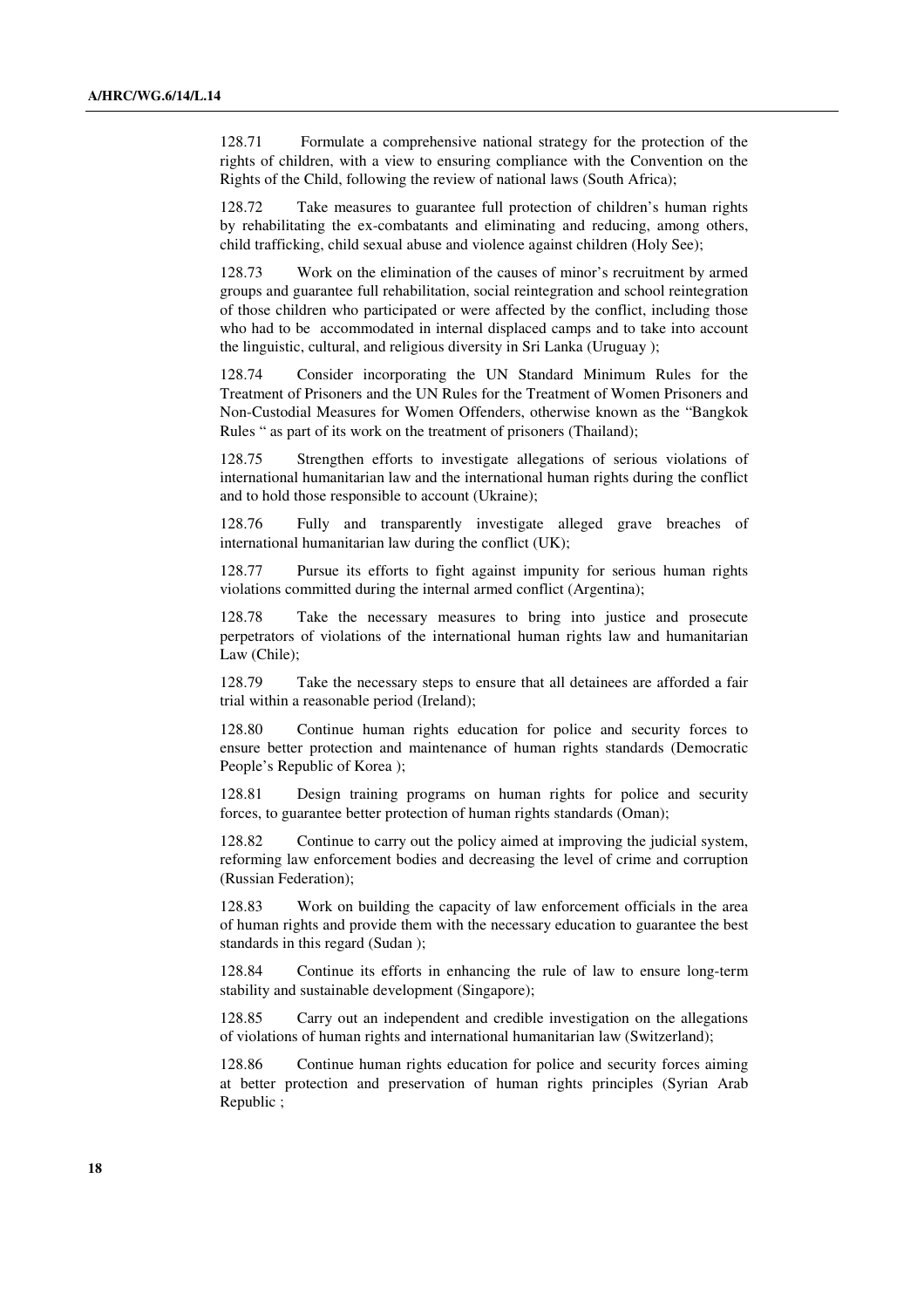128.87 Strengthen its efforts to integrate human rights and peace education in the school curricula (Djibouti);

 128.88 Redress housing shortage by adopting a national strategy and a plan of action (Djibouti);

 128.89 Continue to improve accessibility to education, especially in the postconflict and underdeveloped areas (Singapore);

 128.90 Continue its efforts to promote access by persons with disabilities to the labor market by strengthening the system of job reserve for persons with disabilities (Diibouti):

 128.91 Develop a comprehensive policy with regard to all aspects of internal displacement (Azerbaijan);

 128.92 Intensify its efforts to ensure the return of displaced persons to their places of origin and compensated them whenever return is not possible (Chile );

 128.93 Continue providing assistance to IDP returnees in particular with housing, livelihoods and economic empowerment (Cuba);

 128.94 Ensure the protection of IDP's rights to voluntary and safe return to adequate restitution by, inter alia, putting in place and implementing long-term housing and property restitution policies that comply with international standards (Finland);

 128.95 Ensure legal ownership and return or restitution of houses and lands to internally displaced persons, according to international standards (Holy See);

 128.96 Strengthen efforts to implement the recommendations of the National Reconciliation Committee and work towards the repatriation of the internally displaced affected by the war to their cities and villages, and to guarantee the means of stability for them (Sudan);

 128.97 Invest more resources towards a better service delivery mechanism that will also ensure that the remaining internally displaced citizens return safely to their territories (Swaziland);

 128.98 Continue the resettlement of all internally displaced persons as a result of the conflict and guarantee the transfer or compensate those people who cannot return to their places of origin (Syrian Arab Republic);

 128.99 Continue measures underway to address land issues, including amending the Prescription Ordinance, whereby displaced landowners will be able to defeat the adverse claims based on the running of time (Bhutan);

128.100 Continue action towards the alleviation of poverty (Bangladesh);

128.101 Continue its efforts in reducing poverty (Saudi Arabia);

 128.102 Redouble its efforts in fighting poverty with a view to maintain the level of development achieved so far and contribute to attain the MDGs (Morocco);

 128.103 Further improve the living standard of the people by reducing poverty and economic disparity (Myanmar);

 128.104 Continue efforts in enhancing the welfare of all segments of society and their rights based on national context and characteristics (Nepal);

 128.105 Continue with its plans to enhance economic development in all regions of Sri Lanka (Saudi Arabia);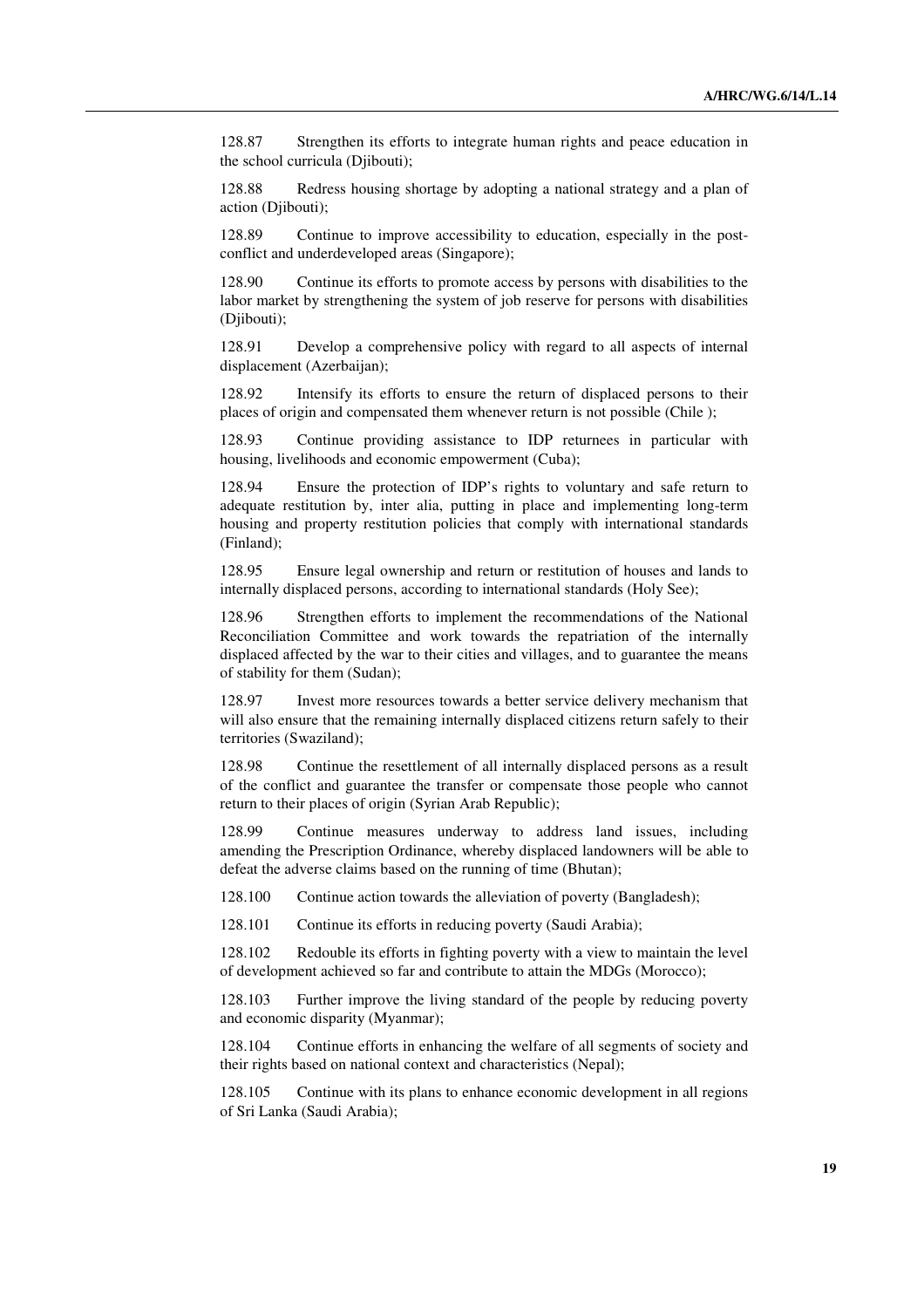128.106 Continue working to achieve all the Millennium Development Goals (Bolivia);

 128.107 Remain committed to the sustainable economic and social development, further promote national reconciliation, and achieve stability and development in the country (China);

 128.108 Ensure on-going social welfare and protection measures to ensure the maintenance of levels of human development already achieved and realization of the Millennium Development Goals (Democratic People's Republic of Korea);

128.109 Attain the remains of the Millennium Development Goals (Kuwait);

 128.110 Take steps to protect people from acts of terrorism, through domestic legislation (Kazakhstan);

#### **129. The recommendations below did not enjoy the support of Sri Lanka:**

 129.1 Examine the possibility of ratifying OP-CAT and the Rome Statute (Tunisia);

 129.2 Accede to the Rome Statute of the International Criminal Court (ICC) and draft a law on cooperation between the State and the Court (Uruguay);

 129.3 Accede to the Rome Statute of the International Criminal Court (Costa Rica, Ecuador);

 129.4 Ratify the Rome Statue of the International Criminal Court and fully align its legislation with all the obligations under the Rome Statute, including incorporating the Rome Statute definition of crimes and general principles, as well as adopting provisions enabling cooperation with the Court (Latvia);

 129.5 Accede to the Rome Statute of the International Criminal Court, including accession to its Agreement on Privileges and Immunities (Slovakia);

 129.6 Ratify the Rome Statute of the ICC as well as OP-CAT and establish a National Torture Prevention Mechanism (Austria);

129.7 Ratify the OP-CAT (Brazil);

129.8 Ratify at the earliest the OP-CAT (Maldives);

 129.9 Accede to the Optional Protocol to the Convention against Torture and Other Cruel, Inhuman or Degrading Treatment or Punishment (Czech Republic);

129.10 Ratify the Second Optional Protocol to ICCPR (Turkey);

 129.11 Continue its efforts to ratify the International Convention for the Protection of All Persons from Enforced Disappearance (Argentina);

 129.12 Ratify the International Convention for the Protection of All Persons from Enforced Disappearance (Belgium, Iraq)

 129.13 Accede to the International Convention for the Protection of All Persons from Enforced Disappearance (France);

 129.14 Ratify the International Convention for the Protection of All Persons from Enforced Disappearance; the Convention on the Rights of Persons with Disabilities and the Statute of the International Criminal Court (Spain);

 129.15 Sign the International Convention for the Protection of All Persons from Enforced Disappearance (Sweden);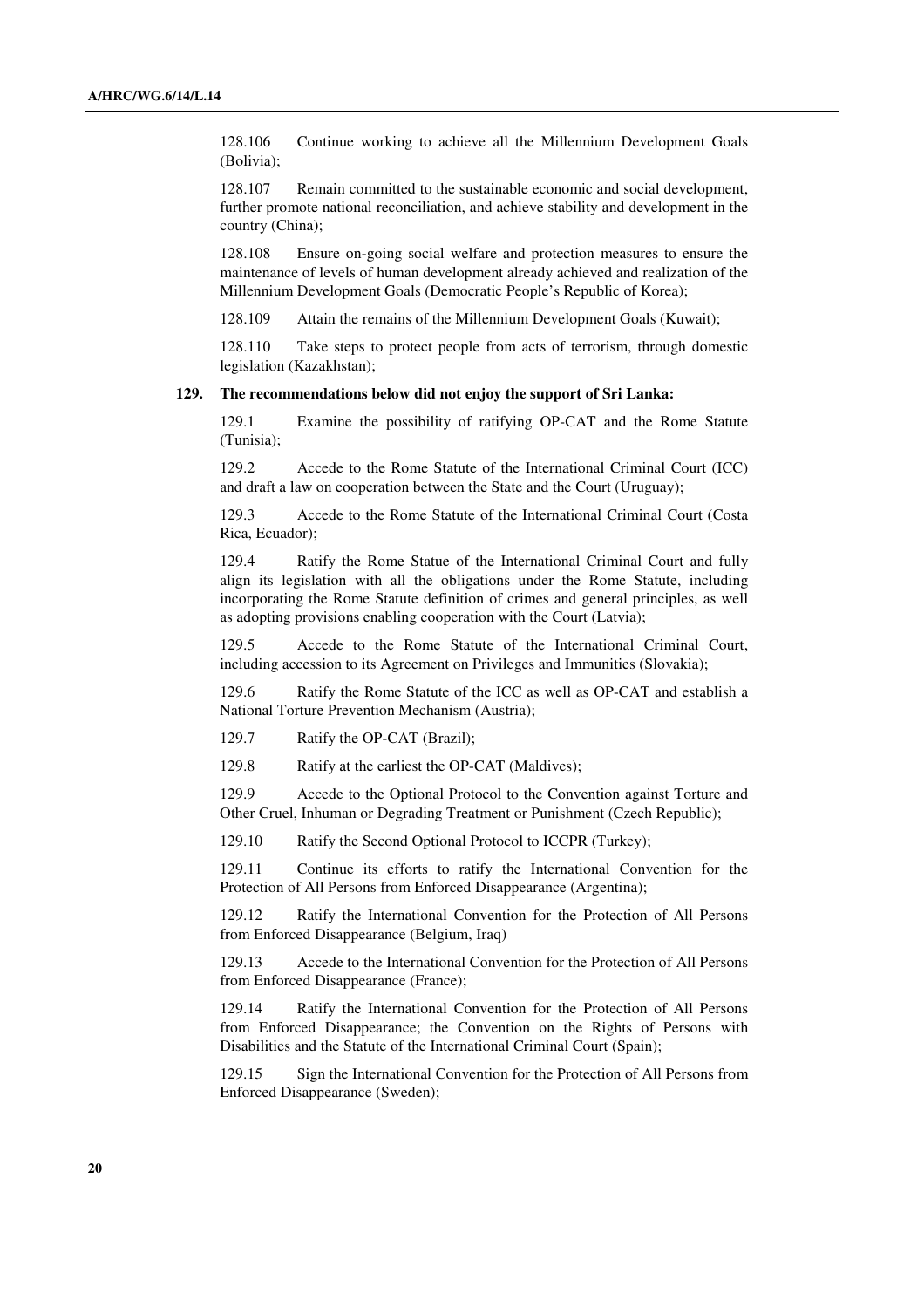129.16 Fully incorporate the Convention on the Elimination of Discrimination against Women into its domestic system  $(Slovenia);$ <sup>3</sup>

129.17 Accept Articles 76 and 77 of the ICRMW (Philippines);

129.18 Consider ratifying ILO Convention 189 (Philippines);

 129.19 Consider the possibility of abolishing the death penalty from its legal framework (Argentina);

**129.20 Consider the definite abolishment of the death penalty in its internal legislation and accede (Ecuador);** 

129.20 Abolish definitely death penalty (Spain);

129.21 Seriously consider the possibility to abolish capital punishment (Italy);

129.22 Take immediate steps towards the abolition of the death penalty in law (New Zealand);

129.23 Decriminalize consenting homosexual relationships between persons over the age of consent by repealing Section 365A of the penal code (Canada);

129.24 Adopt the draft bill on witness and victim protection (Germany): $\frac{4}{3}$ 

129.25 Adopt legislation on appointments that would ensure the independence of the Human Rights Commission (New Zealand)<sup>5</sup>;

129.26 Enact the legislation to ensure the Right to Information and bring it in line with international human rights standards (Norway); $<sup>6</sup>$ </sup>

129.27 Enact urgent legislative amendments to the Penal Code to ensure that the rights of women from all religious and ethnic communities are safeguarded (New Zealand)<sup>7</sup>;

129.28 Fully implement the recommendations of the LLRC, in particular steps to ensure independent and effective investigations into all allegations of serious human rights violations , in the context of Sri Lanka's civil war and its aftermath  $(Austria)^{8*}$ ;

129.33 Rapidly implement the recommendations of the Lessons Learnt and Reconciliation Commission (France);<sup>9</sup>\*

129.34 Continue implementing the recommendations of the LLRC report and the report of the Panel of Expert in accordance with the Human Rights Council Resolution 19/2 (Germany);

129.35 Accelerate the process of putting into practice its National Action Plan for the promotion and protection of human rights launched in 2011, and its Action Plan for the implementation of the recommendations of the Commission of Inquiry and Reconciliation adopted in July 2012, and fully cooperate with the UN mechanisms in order to rapidly turn the page on the atrocities of the civil war (Tunisia);

129.36 Implement the constructive recommendations of the LLRC, including the removal of the military from civilian functions, creation of mechanisms to address cases of the missing and detained, issuance of death certificates, land reform; devolution of power; and disarming paramilitaries  $(USA)^{10*}$ 

129.37 Ensure the concrete implementation of the report of the Lessons Learnt and Reconciliation Commission and the National Strategy as envisaged by the Plan of Action (Belgium); $^{11*}$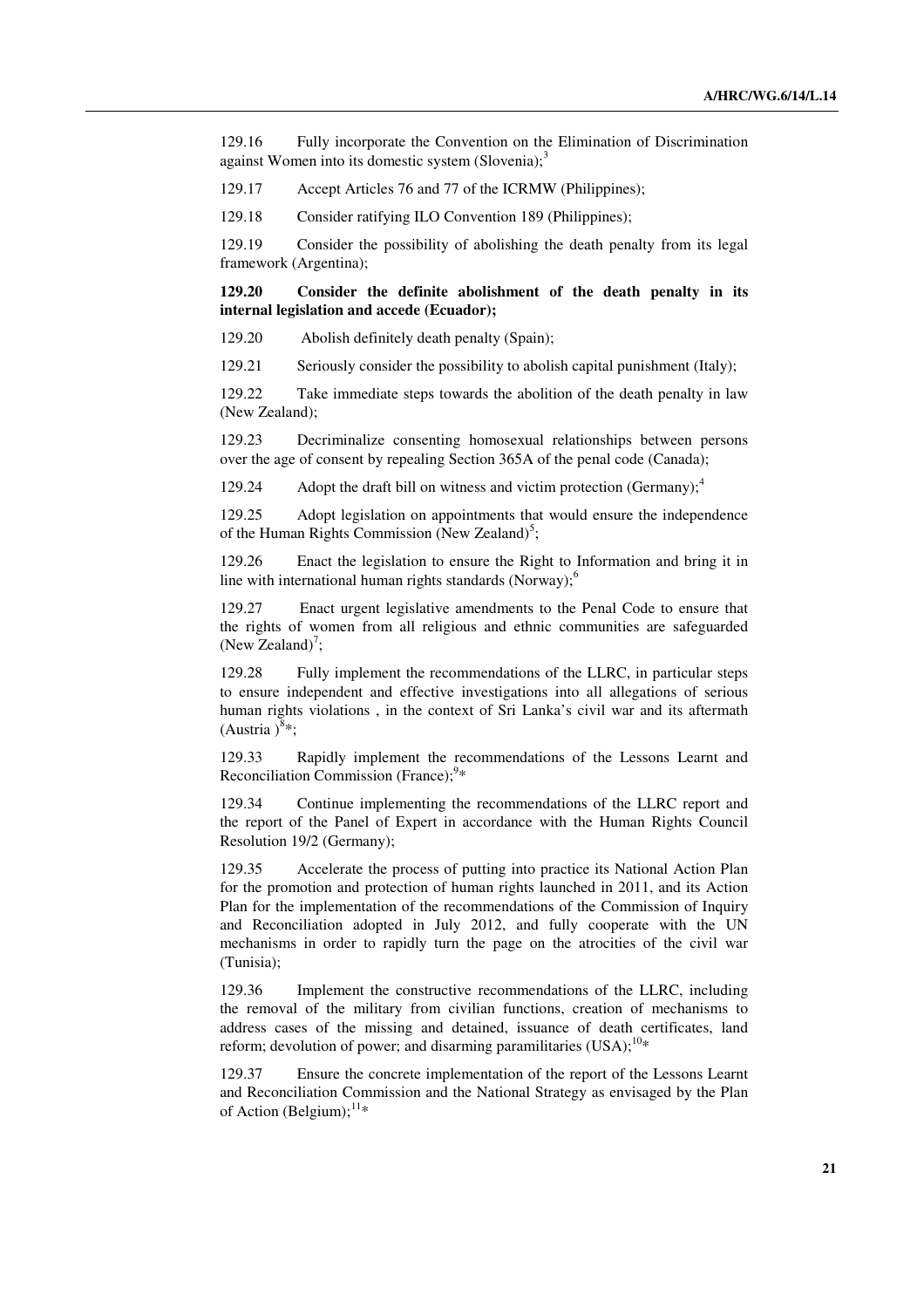129.39 Initiate an inclusive dialogue which would guarantee minority representatives a fair joint-decision power on the basis of the four previous decisions (APRC Expert Majority Report, All Party Representative Committee Report, Proposals for Constitutional Reforms, and Mangala Report) (Switzerland  $3^{12}$ ;

129.42 Closely cooperate with the international community in implementing the recommendations by the LLRC and the National Action Plan for the Promotion and Protection of Human Rights in the context of promoting reconciliation and accountability (Republic of Korea);

129.43 Seek assistance of the international community, including relevant experiences, for the implementation of the Lessons Learnt and Reconciliation Commission recommendations (Botswana);

129.44 Take advantage fully and effectively from the technical assistance provided by the international community in the field of training and capacitybuilding of national institutions on human rights (Qatar);

129.45 Guarantee access to the North and the East of the country to international and local humanitarian organizations specialized on family tracing and reunification programs (Uruguay);

129.46 Expedite implementation of reconciliation measures in the North. This would include removing oversight of humanitarian and NGO activities from the purview of Ministry of Defense to a civilian body, reducing the intrusiveness of military presence on civilian life in the North and setting a specific date for free and fair Northern Provincial Council elections (Canada );

129.47 Strengthen the capacities of its National Human Rights Commission, make it more independent and bring it in conformity with the Paris Principles  $(Tunisia)^{13}$ 

129.48 Adopt a national policy to provide human rights defenders with protection and ensure investigation and punishment of threats or attacks against them (Czech Republic); $^{14}$ 

129.49 Fully cooperate with United Nations Human Rights mechanisms (Burkina Faso) $15$ ;

129.50 Continue its constructive engagement and cooperation with the international human rights mechanism, including through technical cooperation (Indonesia);

129.51 Intensify its cooperation with the Working Group on Enforced and Involuntary Disappearances to establish the fate of those who may have not been accounted for at the end of the armed conflict (Timor-Leste)<sup>16</sup>;

129.52 Invite the Working Group on Enforced or Involuntary Disappearances (France, Uruguay): $17$ 

129.53 Continue its constructive engagement with the United Nations Special Procedures, including the Working Group on Enforced or Involuntary Disappearances, by inviting the Working Group to visit the country (Brazil);<sup>18</sup>

129.54 Accept the Working Group on Enforced or Involuntary Disappearances request for visit (Chile);<sup>19</sup>

129.55 Ensure a climate in which all citizens are able to freely express their opinions and beliefs, without fear of reprisal or retribution and invite the Special Rapporteur on freedom of opinion and expression to visit  $(UK)^{20}$ ;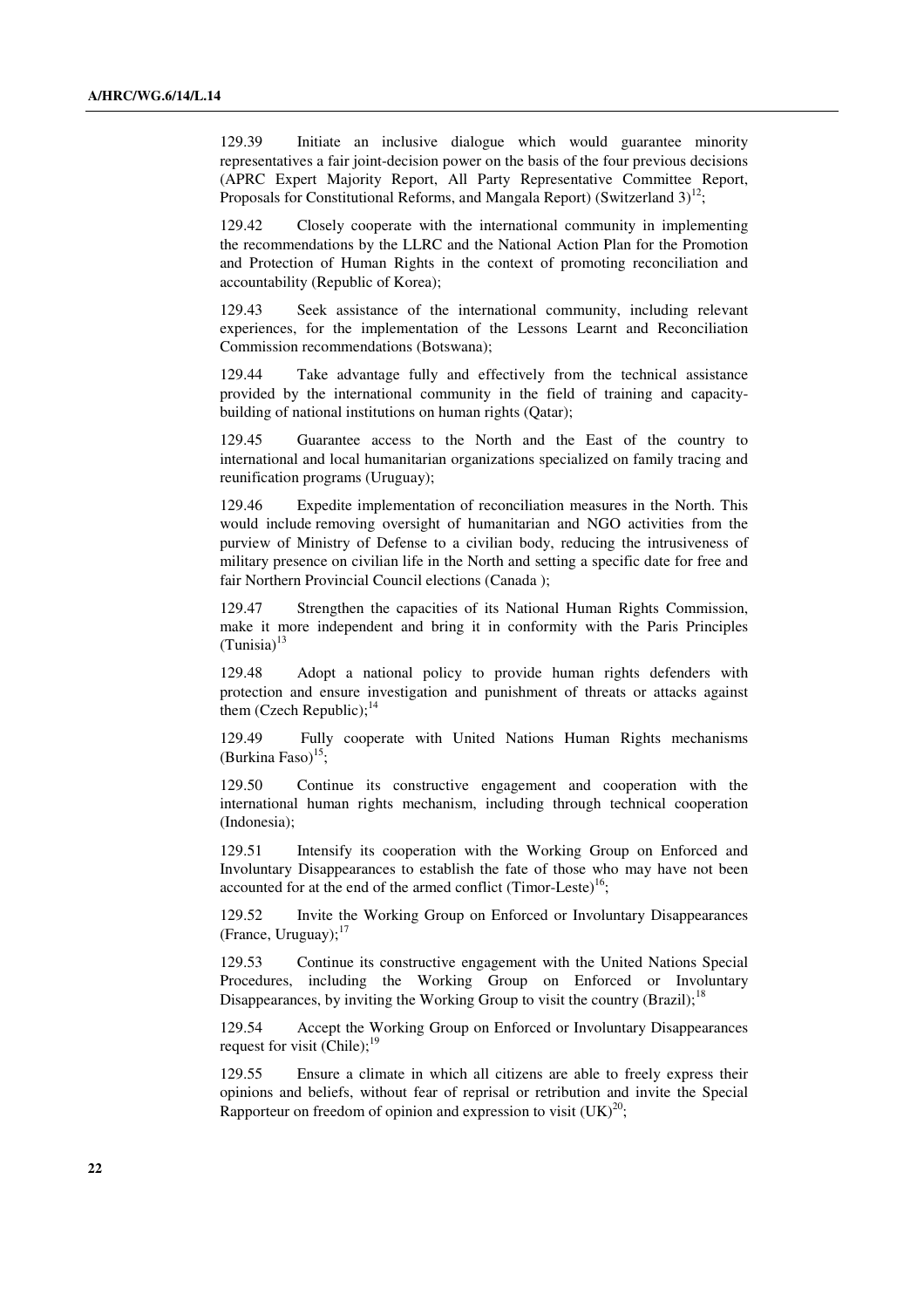129.56 Extend a standing invitation to the United Nations Special Rapporteurs and normalize its relations and cooperation with United Nations Human Rights mechanisms (Belgium );

129.57 Step up its cooperation with the Special Procedures of the Human Rights Council by responding positively to the pending visit requests of the Special Procedures mandate holders and eventually consider extending a standing invitation to all the Special Procedures mandate holders of the Human Rights Council (Latvia);

129.58 Further strengthen cooperation with the UN human rights mechanisms, particularly Special Procedures and try to respond in a timely manner to the questionnaires sent by the Special Procedures (Kazakhstan );

129.59 Strengthen the measures to eliminate all discriminatory treatment based on sexual orientation or gender identity (Argentina); $^{21}$ 

129.60 Take further steps to ensure more participation of Sri Lankan Muslims in the reconciliation process and national efforts of economic, social, and cultural integration (Egypt); $^{22}$ 

129.61 Take concrete measures in implementing the 30 percent quota for women in the nomination lists at national, provincial and local elections as pledged in the National Human Rights Action Plan (Norway)<sup>23</sup>;

129.62 Continue to focus on establishing and strengthening institutions of governance with a view to contributing towards adequate protection of human rights and fundamental freedoms for all, provisions of adequate remedies where violations occur, and zero tolerance for impunity (South Africa); $^{24}$ 

129.63 Create a reliable investigation commission consisting of professional and independent investigators to identify, arrest and prosecute the perpetrators of the Muttur murders (France):<sup>25</sup>

129.64 Create an independent mechanism to look into the issue of disappeared persons with its own unique database (France);

129.65 Publish the names and places of detention of all the imprisoned persons (France  $)^{26}$ ;

129.66 Take action to reduce and eliminate all cases of abuse, torture or mistreatment by police and security forces (Australia): $^{27}$ 

129.67 Adopt further measures to prevent torture and ill-treatment in particular in prison and detention centers (Czech Republic);

129.68 Establish an effective independent monitoring mechanism to investigate complaints of torture (Poland); $^{28}$ 

129.69 Carry out independent investigations into possible cases of torture as well as reprisals related to cooperation with international human rights bodies (Poland); $^{29}$ 

129.70 Determine the whereabouts of children whose fate is unknown (Uruguay);

129.71 Take action to reduce and eliminate all cases of abductions and disappearances (Australia): $30$ 

129.72 Establish immediately a publicly accessible central register for all persons missing or in custody (Germany  $;$ <sup>31</sup>)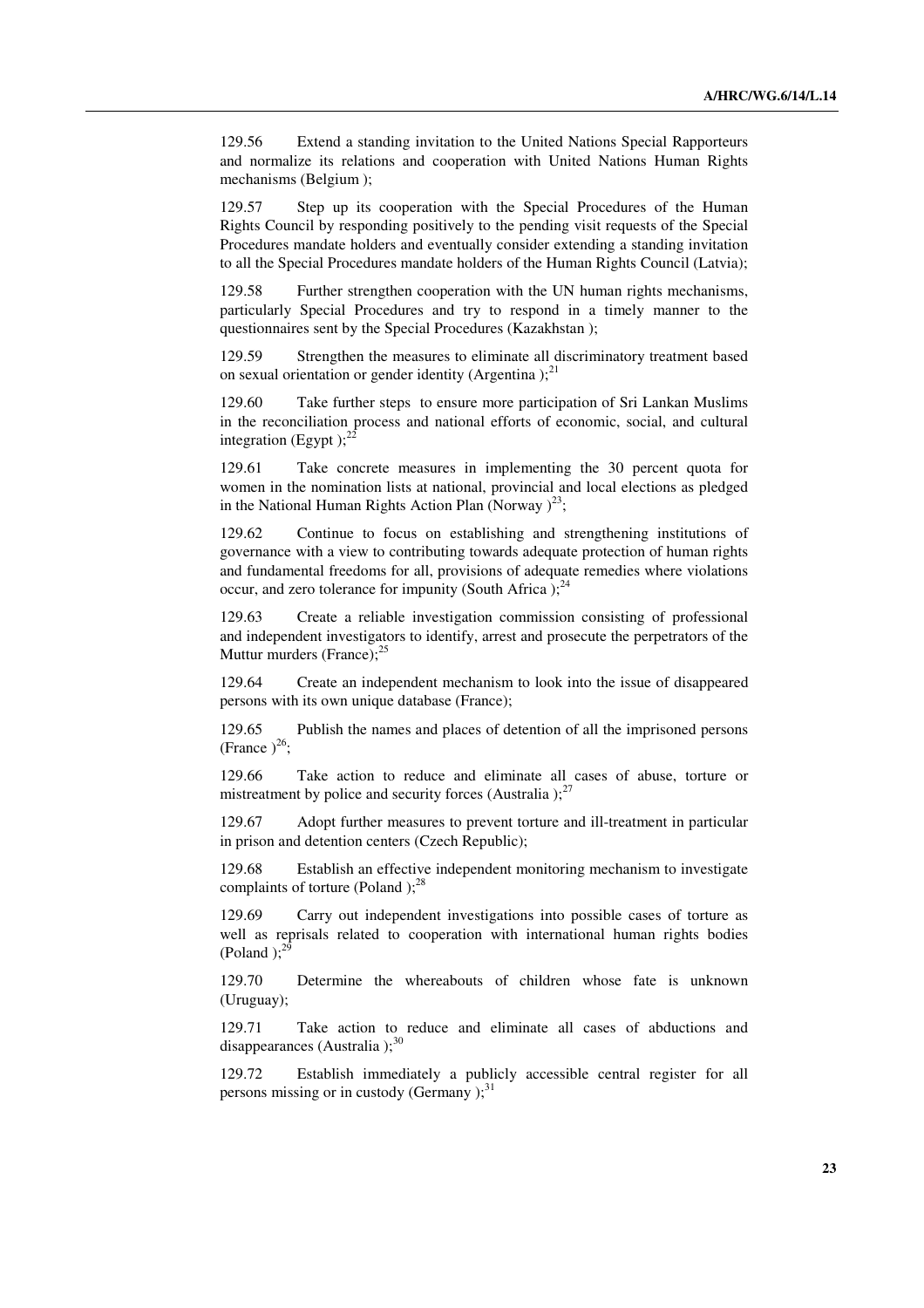129.73 Establish a National Mechanism, as requested in the report of the Lessons Learnt and Reconciliation Commission, in order to shed light on the fate of all disappeared persons and detained persons and to cooperate with the ICRC and the Working Group on Enforced or Involuntary Disappearance (Switzerland)<sup>32</sup>;

129.74 Maintain a public and accessible list of all detainees in the country, including those that were detained for incidents related with the armed conflict  $(Mexico)^{33}$ :

129.75 Strengthen relevant legislations and administrative measures to ensure transparency and non-impunity in the judicial process on all alleged enforced disappearance cases including investigation , prosecution and reparation , which would help contribute towards its national reconciliation (Thailand); <sup>34</sup>

129.76 End impunity for human rights violations and fulfill legal obligations regarding accountability (USA);

129.77 Take all necessary steps to fully commit to end impunity for international crimes by acceding to the Rome Statute of the ICC and to fully align its national legislation with all obligations under the Rome Statute (Sweden );

129.78 Hold accountable all persons who are liable for the violation of human rights and humanitarian law (Estonia);

129.79 Investigate and prosecute those responsible for abductions and forced disappearances and increase awareness of the State security services about these offences (Belgium);

129.80 Make every effort to ensure that those responsible for crimes against children, and in particularly concerning the recruitment of child soldiers, are brought to justice as soon as possible  $(Sweden)$ ;<sup>35</sup>

129.81 Implement the recommendations of the UN Panel of Experts on accountability, bringing all those allegedly responsible for violations of international human rights law and international humanitarian law to justice in compliance with international standards (Slovakia);

129.82 Improve detention conditions and respect for judicial guarantees for inmates, fighting against torture and inhuman and degrading treatment in detention centers in line with commitments taken during the May 2008 UPR session (Spain);

129.83 Strengthen judicial independence by ending government interference with the judicial process, protecting members of the judiciary from attacks and restoring a fair, independent and transparent mechanism (USA);

129.84 Take all necessary measures to ensure the independence and the integrity of the judiciary and oversight bodies (Poland );

129.85 Safeguard the independence of its judiciary (Slovakia);

129.86 Conduct impartial investigations and prosecutions against members of the security forces, regardless of rank, implicated in violations of human rights and international humanitarian law, including sexual violence (Denmark);

129.87 Grant due process rights to all detainees held in both military and police facilities, including those held in administrative detention; disclose all unofficial detention sites; and facilitate effective and independent monitoring of detainees (Denmark); $3$ 

129.88. Allow the International Committee of the Red Cross unrestrictive access to detention centres (Costa Rica); $37$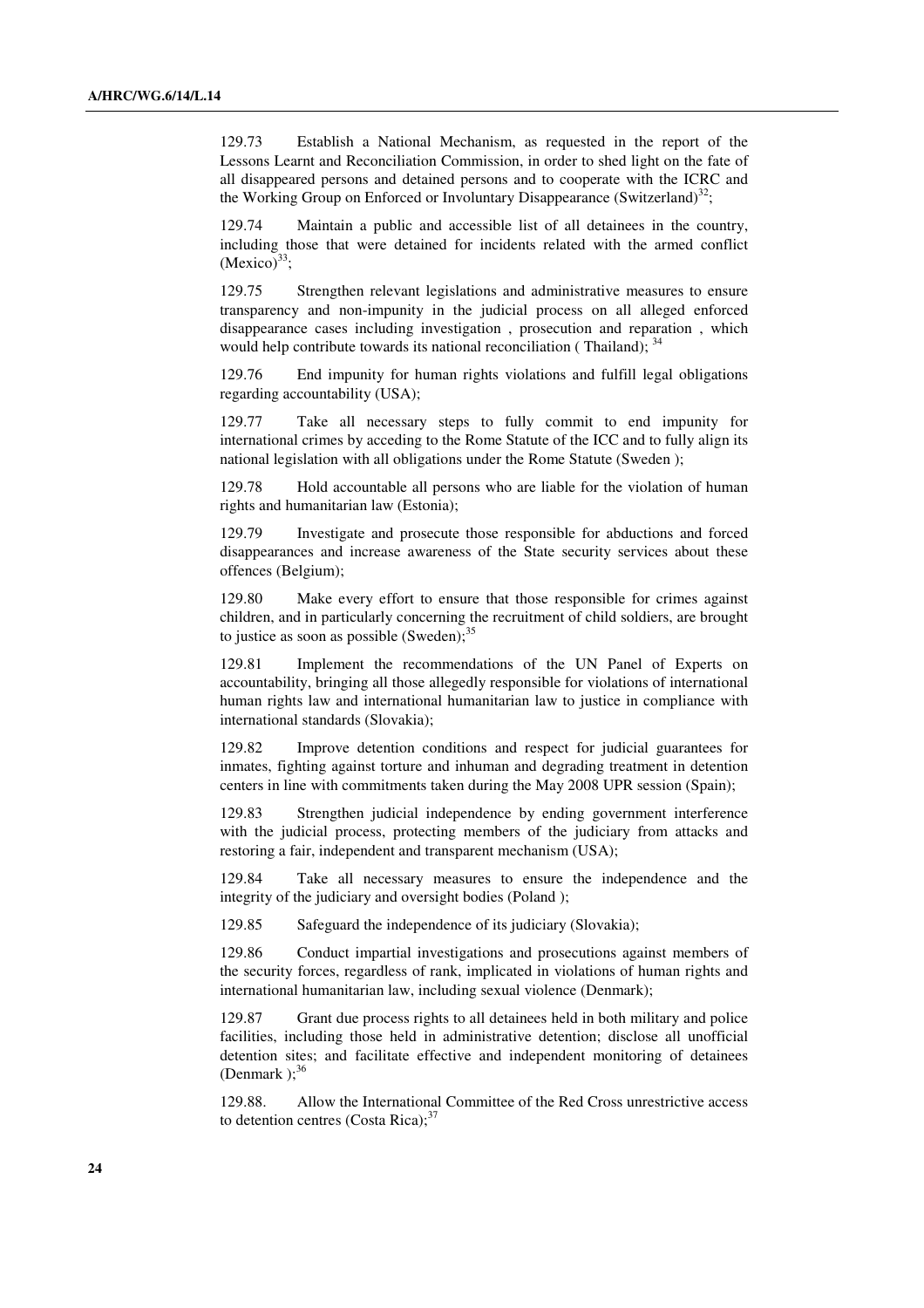129.89 Undertake measures that would allow citizens to have access to public information, in particular on alleged violations of human rights (Mexico); $38$ 

129.90 Accelerate the improvement of the judicial, police, military and prison systems in line with international human rights standards and to investigate all allegations of extrajudicial, summary or arbitrary killings and enforced disappearances and follow-up according to justice requirements (Holy See);

129.91 Transfer NGO oversight to a civilian institution and protect freedom of expression (USA);

129.92 Adopt a National Policy on the protection of human rights defenders and journalists in order to prevent harassment and intimidation and to ensure effective investigation of such acts and prosecution of perpetrators (Austria); $39$ 

129.93 Refrain from restricting access to and banning from websites and withdraw the Order of 5 November 2011 with requires news sites to be registered  $(Netherlands);$ <sup>40</sup>

129.94 Desist from campaigns and threats against human rights defenders and ensure the investigation by an independent police commission into missing persons from this group, in line with the LLRC report recommendations on involuntary disappearances in a wider context (Netherlands );

129.95 Ensure that all human rights defenders, including individuals cooperating with UN HR mechanisms, are protected effectively from unjustified criminalization, harassment or intimidation and can perform freely their legitimate duties (Slovakia) $41$ ;

129.96 Take immediate steps to prevent attacks on the human rights defenders and media and take action to investigate such acts (Slovenia);

129.97 Increase efforts aiming to guarantee the right to freedom of religion and belief (Spain  $5)^{42}$ ;

129.98 Continue to expand its social security coverage (South Africa): $43$ 

129.99 Create a mechanism to ensure that all internally displaced persons, including 66,151 "Old IDPS" and further 37,123 living with host communities, receive a written statement detailing their entitlements and plans for return to their original homes (Canada);

129.100 Repeal Sections 9 (1) and 15 (A) (1) of the Prevention of Terrorism Act to ensure that detainees are held only in recognized places of detention, with regularized procedures and safeguards to protect detainees including access to legal representation and systematic notification to families of detainee whereabouts (Canada);

130. All conclusions and/or recommendations contained in the present report reflect the position of the submitting State(s) and/or the State under review. They should not be construed as endorsed by the Working Group as a whole.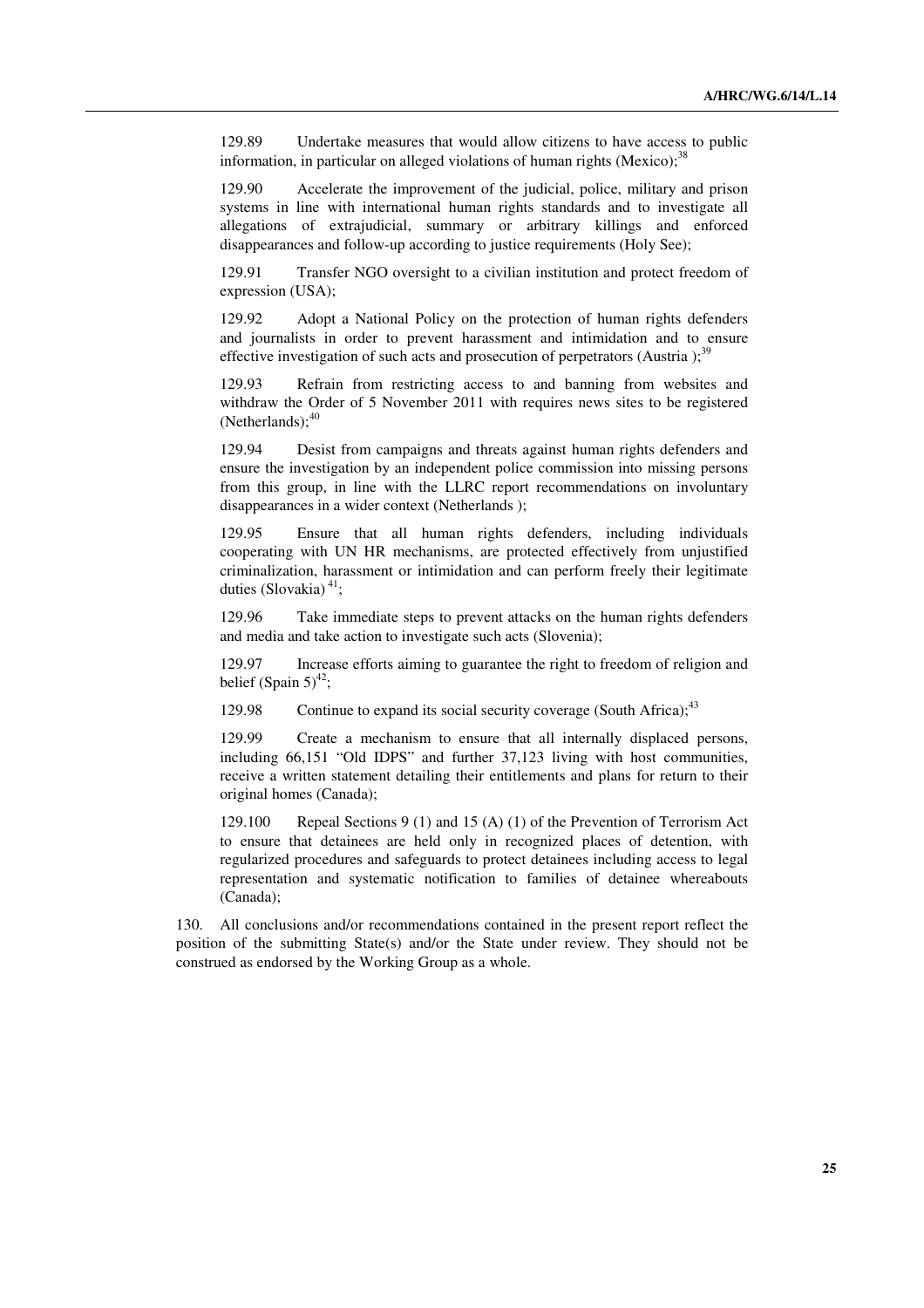## **Annex**

## **Composition of the delegation**

The delegation of Sri Lanka was headed by Mahinda Samarasinghe, Minister of Plantation Industries and Special Envoy of the President for Human Rights and composed of the following members:

- Hon. Mahinda Samarasinghe
- Minister of Plantation Industries and Special Envoy of H.E. the President on Human Rights
- Hon. Sajin de Vass Gunawardena Monitoring MP, Ministry of External Affairs
- H.E. Mr. Ravinatha Aryasinha PRUN/Permanent Mission of Sri Lanka
- Ms. Kamalini de Silva Secretary, Ministry of Justice
- Mr. Mohan Pieris, PC Senior Legal Advisor to the Cabinet
- Major General R.M.D. Ratnayake, RWP RSP USP psc Chief of Staff, Sri Lanka Army
- Mr. S.K. Gamalath, PC Additional Solicitor General, Attorney General's Department
- Ms. Manisha Gunasekera, DPR/Permanent Mission of Sri Lanka
- Mr. Majintha Jayesinghe, Chief of Protocol, Ministry of External Affairs
- Mr. B.P. Aluwihare, Deputy Solicitor General, Attorney General's Department
- Mr. A.N.R. Pulle, Senior State Counsel, Attorney General's Department
- Ms. Sashikala Premawardena, Director/UN, MA & HR, Ministry of External Affairs
- Ms. Priyanga Wickramasinghe, Counsellor, Permanent Mission of Sri Lanka
- Mr. Nishan Muthukrishna, Coordinator (Human Rights), Ministry of Plantation Industries
- Mr. Zuraish Hashim, Private Secretary to Hon. MMP, Ministry of External Affairs.

 $\overline{a}$ 

- <sup>5</sup> Action completed. These are special mechanisms created by the provisions of the Constitution and therefore enjoy functional and institutional independence.
- <sup>6</sup> Cabinet to decide the suitable time frame

 $1$ <sup>1</sup> These are special mechanisms created by the provisions of the Constitution and therefore enjoy functional and institutional independence. Capacity building is being given highest priority. It is to be noted that the Commissioner of Elections is now vested with the powers of the Election Commission by the 18<sup>th</sup> Amendment to the Constitution.

<sup>&</sup>lt;sup>2</sup> Task already completed

 $3$  Further consideration is required in view of the constitutional and legislative processes in the country.

<sup>&</sup>lt;sup>4</sup> Enactment is the prerogative of Parliament. Draft Bill is before Cabinet

 $<sup>7</sup>$  Articles 10, 12 of the Constitution ensure the protection of these rights.</sup>

<sup>&</sup>lt;sup>8</sup> Sri Lanka has undertaken to implement the National Action Plan on the implementation of the LLRC recommendations